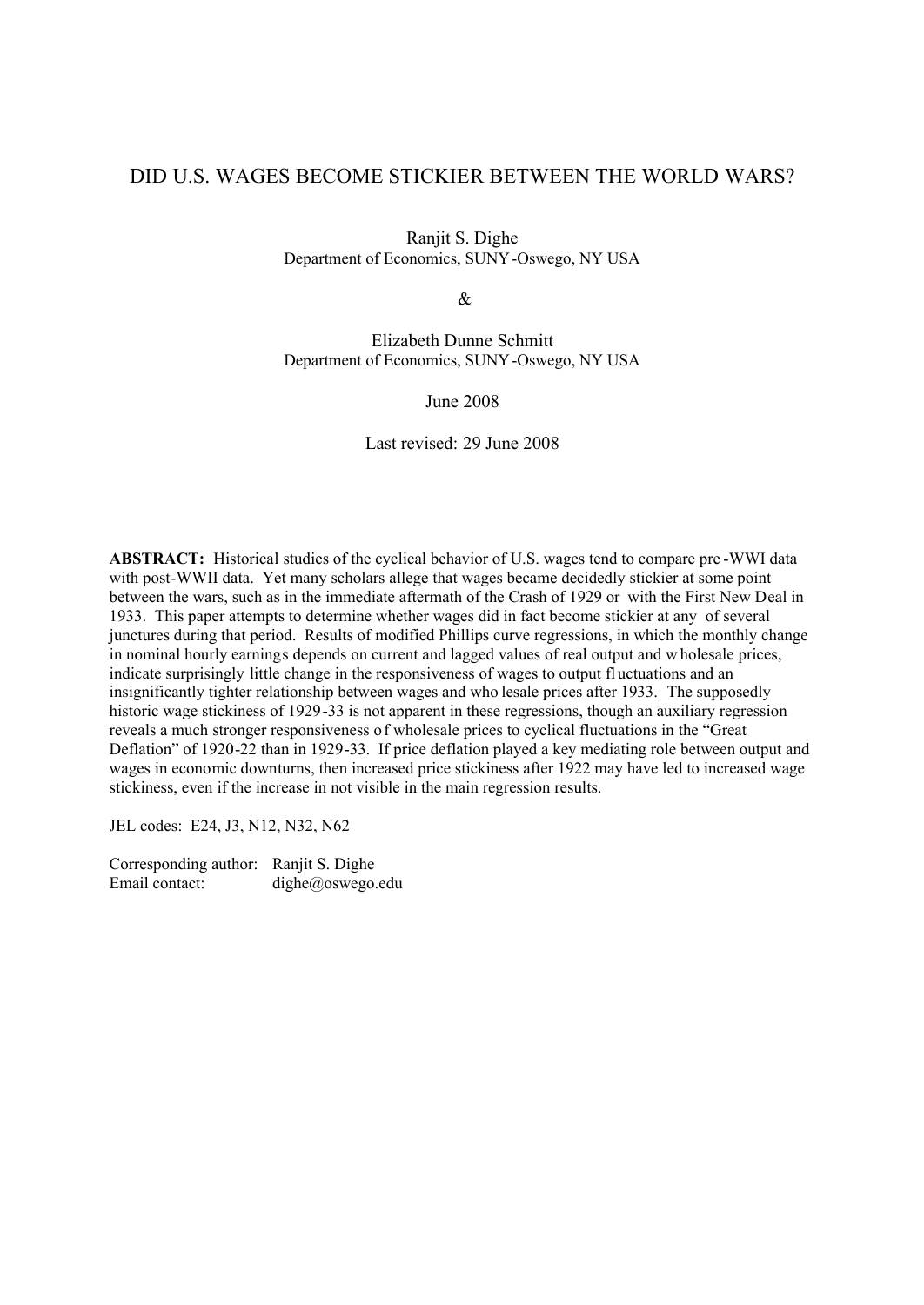*"Nominal wages and prices came down by half between 1929 and 1933. Why would anyone look at a period like that and say that the difficult problem wo uld be to explain rigid wages? I don't understand it."*

 $-$  Robert Lucas<sup>1</sup>

*"… I am now of the opinion that the maintenance of a stable general level of money -wages is, on a balance of considerations, the most advisable policy for a closed system; whilst th e same conclusion will hold good for an open system, provided that equilibrium with the rest of the world can be secured by means of fluctuating exchanges…. But the money -wage level as a whole should be maintained as stable as possible, at any rate in the short period."*  $-$  John Maynard Keynes<sup>2</sup>

#### **1. Introduction**

 $\overline{a}$ 

The unusual character of wage setting between the world wars has l ong been noted. In his original study of wage inflation and unemployment in the United Kingdo m in 1861-1957, Phillips (1958) found 1921 and 1922 to be perhaps the biggest outliers. He argued that the huge wage decreases (of about 20 percent per year) in those two years were mostly attributable to the tremendous decline in the price level, as translated into automatic cost-of-living adjustments in union contracts. But otherwise the 1920s and the early 1930s fit the original "Phillips curve," and he specifically rejected the view that "increased resistance to downward movements of wage rates" was an issue in this period (pp. 294-95). The United States was a somewhat different story, as Figure 1 indicates. While 1922 was similarly an outlier and the next decade resembled a typical nonlinear Phillips curve (steeper in the 1923 -29 expansion, flatter in the 1929-32 contraction), the U.S. Phillips curve was, to paraphrase Arthur Okun, an unidentified flying object in the New Deal years of 1933 -39. Samuelson & Solow (1960), in presenting a Phillips scatter diagram for the U.S., said "the years from 1933 to 1941 appear to be *sui generis*," with money wages rising despite massive unemployment, and suggested that the wage explosion owed much to the New Deal (p. 188).

More recent macrohistorical studies of the cyclical behavior of wages in the United States typically compare pre-WWI data with post-WWII data. The interwar decades of the 1920s and 1930s do

<sup>&</sup>lt;sup>1</sup> Quoted in Klamer 1983, p. 46. "Came down by half" is an exaggeration, as one can see from Figures 1 and 2.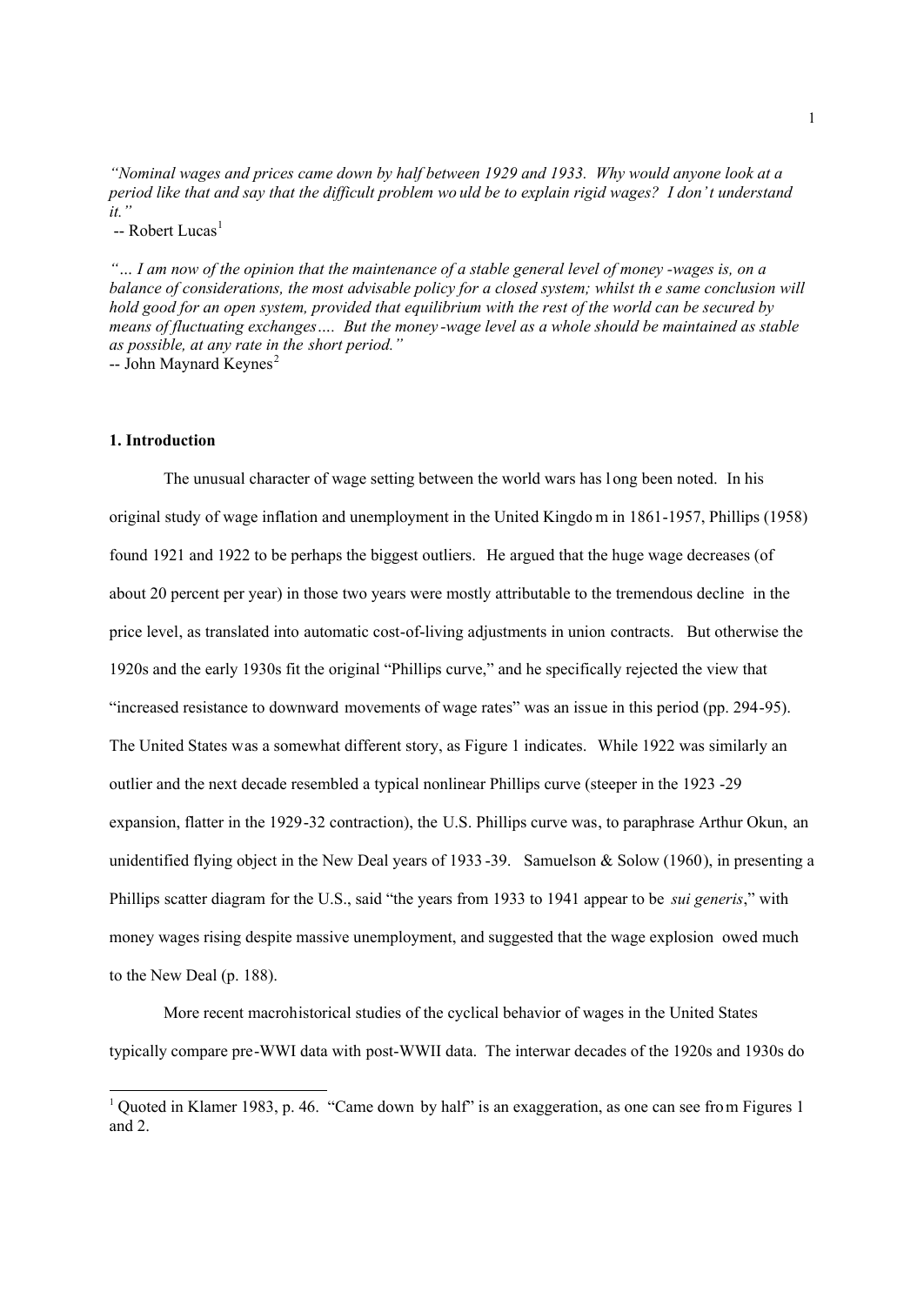not enter into these studies, partly because of data discontinuities and partly because t he post-WWI deflation of 1920-21 and the Great Depression of the 1930s are seen as anomalous. Yet many scholars allege that nominal wages became decidedly stickier at some point during those decades, such as in the immediate aftermath of the Crash of 1929 or with the First New Deal in 1933 . Those breakpoints loom particularly large in view of the common belief among economists that nominal wage stickiness was the main transmission mechanism in the Great Contraction of 1929 -33 and a key inhibitor of economic recovery during the New Deal years of 1933 -40. Using monthly data on hourly earnings, prices, and output, we test for increased wage stickiness during the 1920s and 1930s. If wages were indeed stickier during the Depression than in the early 1920s, then the case that wage stickiness played an important role in the Depression is strengthened (see Bordo et al. 1997 and 2000). If not, wage stickiness could still have been an important propagating mechanism in the Depression, but other factors, such as the size of the initial shock or the collapse of the banking system, would seem to loom larger.

Before we continue, we should offer a clear definition of wage stickiness, a term that has a few different usages. Our focus is on nominal wage rates, which in the most literal sense are sticky if they stay the same over time, despite fluctuations in prices and output. Figure 2 indicates that average hourly earnings in manufacturing (the nearest proxy for wage rates in this period) were sticky in this sense from about 1924 to 1931, even as output was rapidly rising (1924 -29) and then falling (1929-31). A more neoclassical definition of wage rigidity is a state in which unemploymen t exists and wages do not fall enough to clear the labor market. But that definition basically assumes its conclusion, as it implies that any increase in unemployment indicates an increa se in wage rigidity. Moreover, the assertion that greater wage rigidity entails greater unemployment is not universally accepted and in fact was close to the heart of the original Keynesian-classical debate, as the next section's literature review makes clear. As an empirical matter, the role of wage stickiness in unemployment fluctuations is still unsettled, and this paper seeks to shed some light on that debate as it applies to the U.S. experience in the Great Depression. Toward that end, this paper employs the following definition: Wages are sticky when changes in

 $\overline{a}$ 

<sup>&</sup>lt;sup>2</sup> Keynes 1936, p. 270.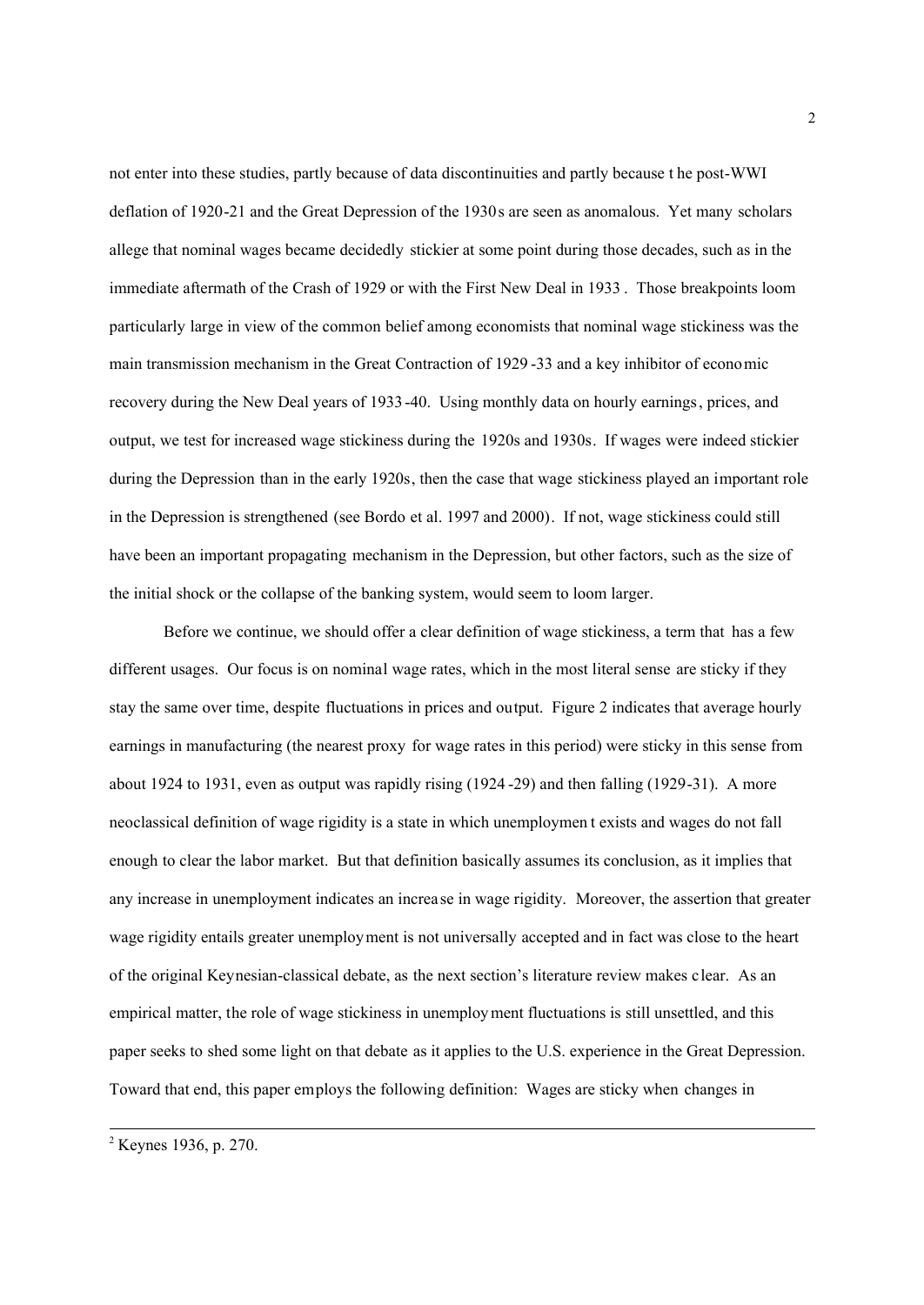producer prices and output (holding labor productivity constant) do not bring about changes in nominal wages that are proportional to the reduction in prices, so th at real product wages increase in recessions and decrease in expansions. (An apparent, and extreme, example would be the "Roosevelt depression" of 1937-38, in which nominal hourly earnings did not budge despite a 37% drop in factory output and an 11% drop in factory wholesale prices.)

This paper's original work takes the form of modified Phillips curve regressions, in which monthly values of nominal hourly earnings depend on current and lagged values of output and wholesale prices. To test whether wages became less responsive to output or prices after a particular breakpoint, we use dummy interactive terms for the post-breakpoint observations. The extensive use of lags allows us to examine both the timing and magnitude of wage adjustments, though it makes answering our title question more complex than one might like. For example, comparing the Great Deflation of 1920 -22 with the rest of the period, the results indicate that wages were significantly more responsive to output after 0-2 months, significantly less responsive after 5 months, and insignificantly different after 3-4 months or after 6-7 months. The relative responsiveness of wages to prices during that episode follows a similarly inconclusive pattern but in reverse.

## **2. Review of the Literature**

Economists' concern with wage stickiness goes back much farther than Keynes's *General Theory* (1936); in fact, Keynes said his classical forbears had customarily blamed economic "maladjustment" on the rigidity of money-wages (p. 257). Classical economists such as Marshall, Jevon s, and Pigou took nominal wage stickiness as a given (Laidler 1991). Keynes himself retained wage rigidity as a simplifying assumption for his own general theory of the economy, but stressed early on that "this simplification, with which we shall dispense later, is introduced solely to facilitate the exposition. The essential character of the argument is precisely the same whether or not money-wages, etc., are liable to change" (p. 27). Chapter 19 of *The General Theory*, "Changes in Money-Wages," argues at length that wage cuts will, in general, be unproductive and very likely counterproductive at raising the volu me of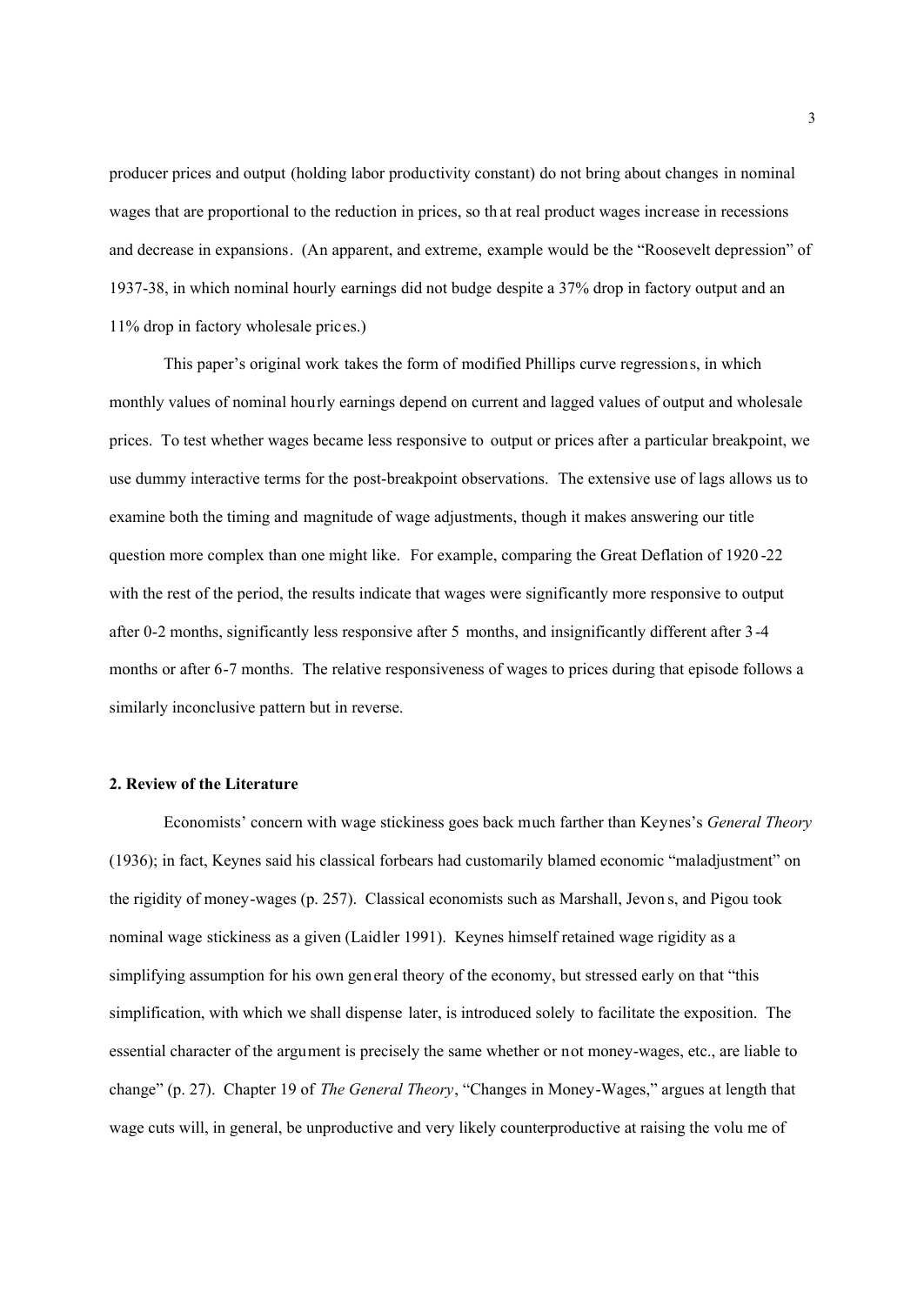employment. Yet Keynes arguably did not adequately detail an alternative mechanism by which aggregate-demand shocks could be transmitted into recessions and depressions even in the absence of rigidities (Moore 1996). Today the sticky-wage assumption is commonly seen as Keynes's main contribution to the macroeconomics of labor markets, a situation that is doubly ironic considering that the insight was neither his own nor something that he deemed a crucial element of his theory.

Prompted perhaps by both the classical view of wage stickiness as a critical impediment to full employment and the Keynesian view to the contrary, statistical studies of the behavior of wages over the business cycle go back a long way as well. Early studies by Dunlop (1938) and Tarshis (1939) found a generally procyclical pattern in real and money wages, contradicting the classical and *General Theory*vintage Keynesian assumption of countercyclical real wages. In reply, Keynes (1939) disavowed that assumption, re-emphasized that his theory of effective demand did *not* depend on wage rigidity, and said the new findings strengthened his theory. The modern literature on t he cyclicality of wages is too vast to describe adequately in this space, but a relatively recent survey, focusing on the second half of the twentieth century, concluded that real wages were systematically neither pro - nor countercyclical over all periods (Abraham & Haltiwanger 1995, p. 1262). Moreover, nominal wage cuts are rare today, even in recessions (Bewley 1999). Pairing the 1930s results with the results for more recent decades, as well as the general perception that institutional and g overnmental changes over the course of the twentieth century made labor markets less flexible, it is tempting to infer that wages became stickier over the course of the twentieth century.

Of course, the early, pre-econometric studies and the sophisticated modern stud ies of wages over the business cycle are not strictly comparable. Several researchers have conducted more systematic then and-now comparisons of the response of wages to output fluctuations. Most of those studies, especially the earlier ones, seem to find that wages were more flexible in earlier eras, typically pre -WWI. Mitchell (1985), for example, cites eight such studies and corroborates them with tabular comparisons of wage changes data from the 1920s and the post-WWII era. In his conclusion he notes the "possibility that institutional and legal changes, which had their roots in the Great Depression, led to wage rigidity" (p.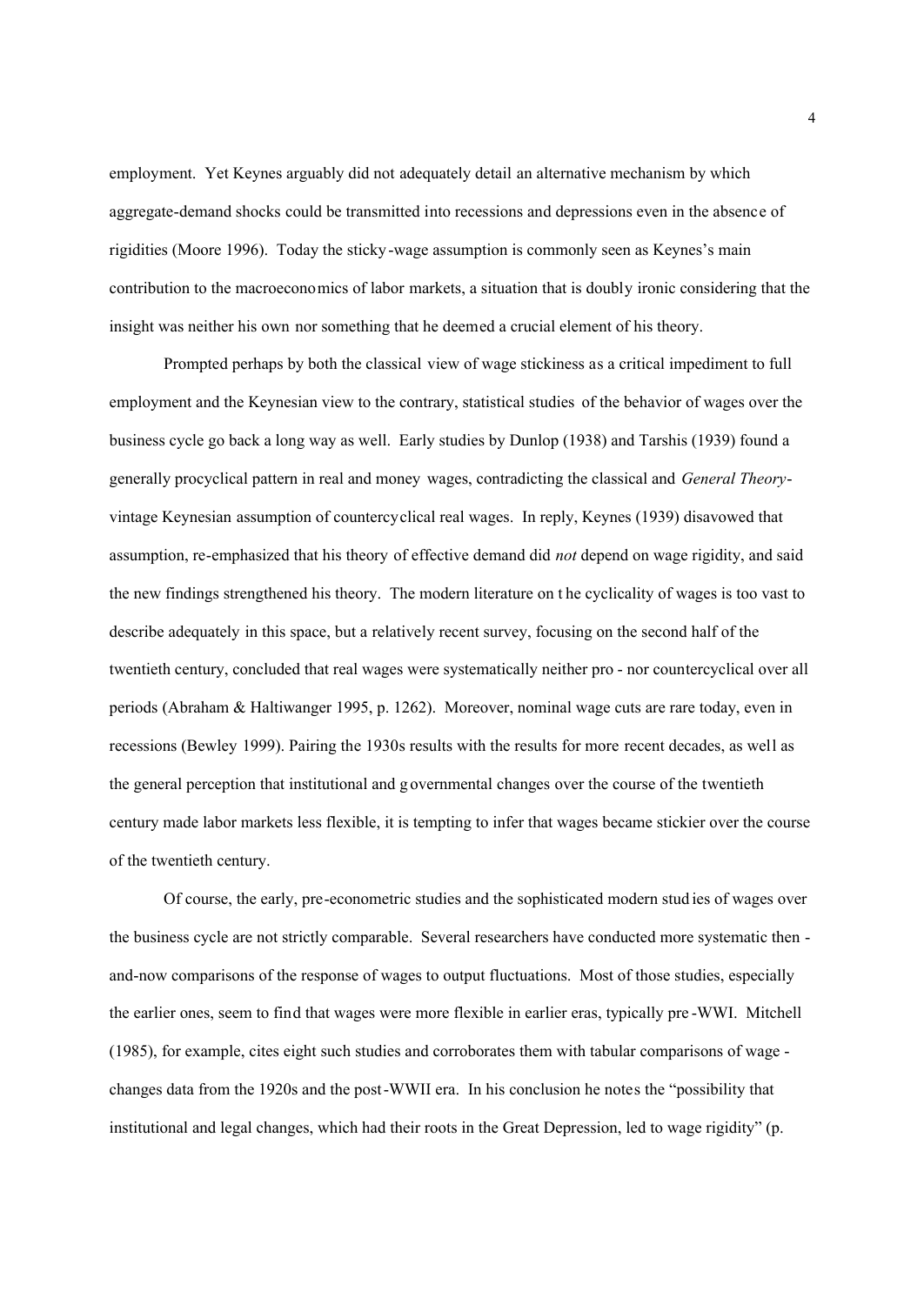278). Several more recent studies – including Allen (1992), Hanes (1993, 1996), and James (1998), all of which use modified Phillips curve regressions -- reach essentially the opposite conclusion, finding wages to be decidedly sticky in the late nineteenth and/or early twentieth centuries. Allen (1992) in fact concludes that the cyclical sensitivity of nominal wages is essentially the same now as in the late nineteenth century. Hanes (1996) finds that real product wages were equally countercy clical in the prewar years of 1923-40 and in the postwar years of 1947-90 (excluding the stagflation of 1973-80).

Most of the then-and-now comparisons omit the interwar years, partly because of data discontinuities and partly because those years are seen as anomalous. Sachs (1980), for example, leaves out the Great Depression "because of the well-known perversities in the wage and price dynamics of the period" (p. 79). Yet if those perversities had a lasting effect on wage and price stickiness in the postwar era, then those years would seem to belong in the sample; likewise, if wages did in fact become stickier over the course of the twentieth century, the turning point may well have been during the Great Depression. O'Brien (1985) hypothesizes strongly that the increased rigidity began in 1929, though his empirical evidence, relying on the lengthening lag between peaks in w holesale prices and peaks in wages, is a bit thin. Dighe (1997) compares the relative magnitudes of wage and price changes in 1929 -33 to those of other contractions and, finding the rise in real produ ct wages in 1929-33 to have been historically unexceptional, expresses doubt that wage stickiness was the main transmission mechanism in the Great Contraction. The analysis, however, leaves out the relative size o f the shocks (other than the change in wholesale prices) associated with the different contractions, so it may h ave missed some of the essence of wage rigidity. That is to say, bigger shocks should force bigger changes in wages. An econometric approach seems to be the most appropriate.

Among the econometric studies that have looked at interwar U.S. wages are Gordon (1983), Silver & Sumner (1995), and Hanes (1996). Gordon's century-spanning study uses a modified Phillips curve regression that includes dummy variables for New Deal -induced supply shifts such as the National Industrial Recovery Act (NIRA) and the National Labor Relations Act. Gordon finds a slight increase in nominal wage rigidity during the entire 1929-41 period; the response of wages to a one-unit increase in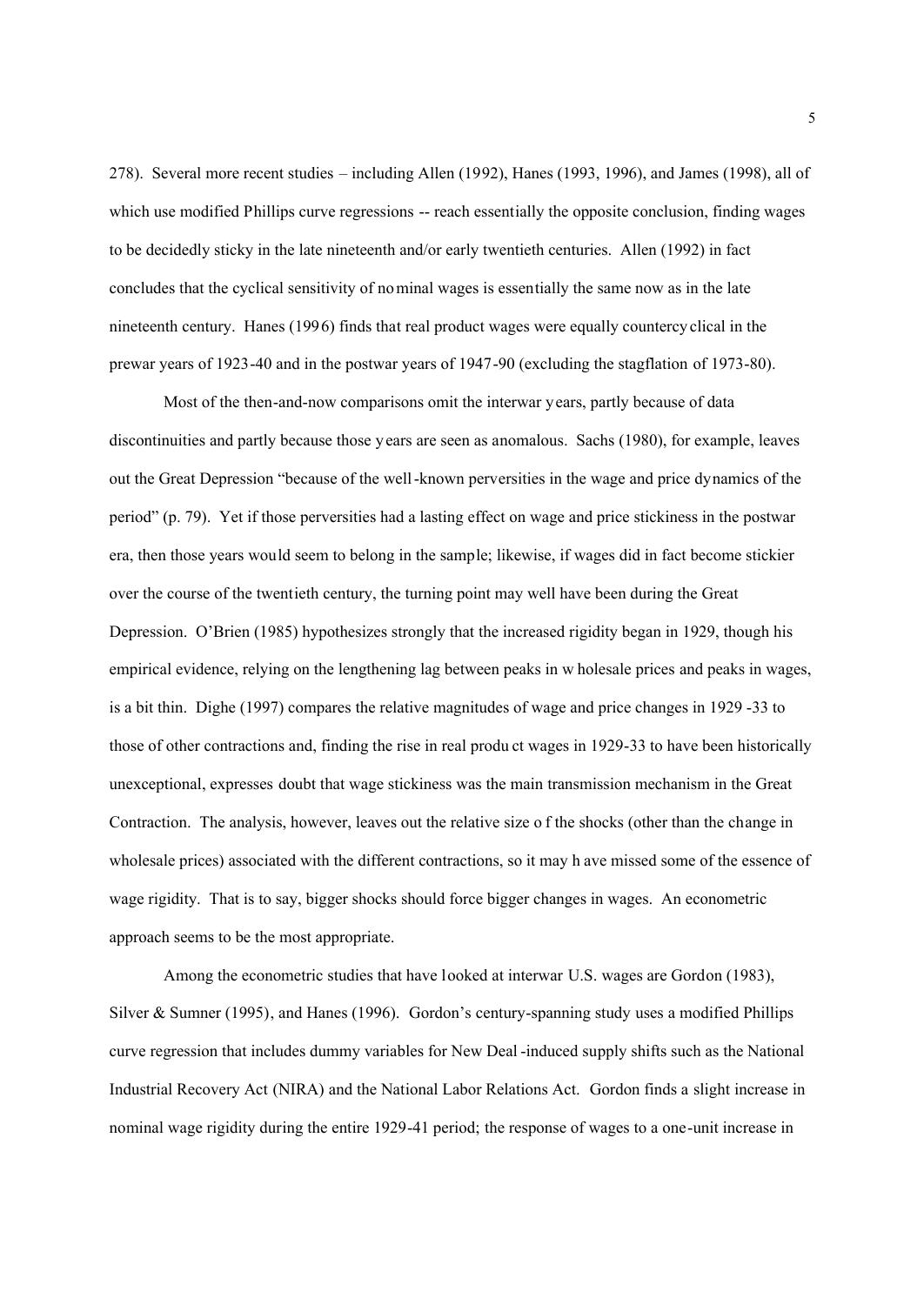the actual-to-potential output ratio drops from 0.01 to -0.03, a statistically but not economically significant change (p. 94). Gordon's use of annual data may tend to miss the main dynamics of wage adjustment; since monthly data are available for the interwar period, they would seem to be preferable. Silver & Sumner (1995) and Hanes (1996) also find evidence of wage stickiness in that era, bu t neither offers a definitive answer to the title question of this paper. Hanes does not really ask that question, since he does not test for changes in the cyclical behavior of wages from the 1920s to t he 1930s, despite the common belief that wages became stickier over that interval. Moreover, Han es focuses on real wages instead of nominal wages and omits the vital years of 1920 -22, which encompassed a contraction that many view as the last gasp of flexible wages. Silver & Sumner do use the full interwar data period and find that wages became stickier after 1929, but the regression results that drive that conclusion are open to multiple interpretations, and the specification itself is open to question.

Silver & Sumner regress monthly values of industrial production on their lags, nominal wages (hourly earnings), and prices. They compare the sub-periods 1920-29 and 1930-39 to investigate whether wages became stickier after 1929. In all cases, the wage coefficient is near zero and significant in 1920- 29, but is highly significant and negative in the 1930s. The authors interpret this result as evidence that nominal wages become countercyclical in the 1930s, an interpretation which we see as unwarranted. By the usual right-to-left interpretation of a regression, their results suggest that output was almost perfectly inelastic with respect to nominal wages in the 1920s and highly elastic with respect to wages in the 1930s . Only by reading the results backward, as in a reverse regression (and the rationale for doing so is not stated explicitly), could one conclude that wages became stickier in the 1930s. And even then, one would be at a loss to explain why the wage-adjustment process went from basically no adjustment (acyclical) in the 1920s to sharply countercyclical in the 1930s. Even "sticky" wages should at least have the right sign on their coefficient. More likely, we believe, those regression results are merely picking up the well known fact that real wages grew faster in the New Deal 1930s than in the relatively laissez-faire 1920s. Additionally, considering that the response of wages to output fluctuations appears to be noncontemporaneous (as we discuss in a later section), then some lags are needed in the specification. Our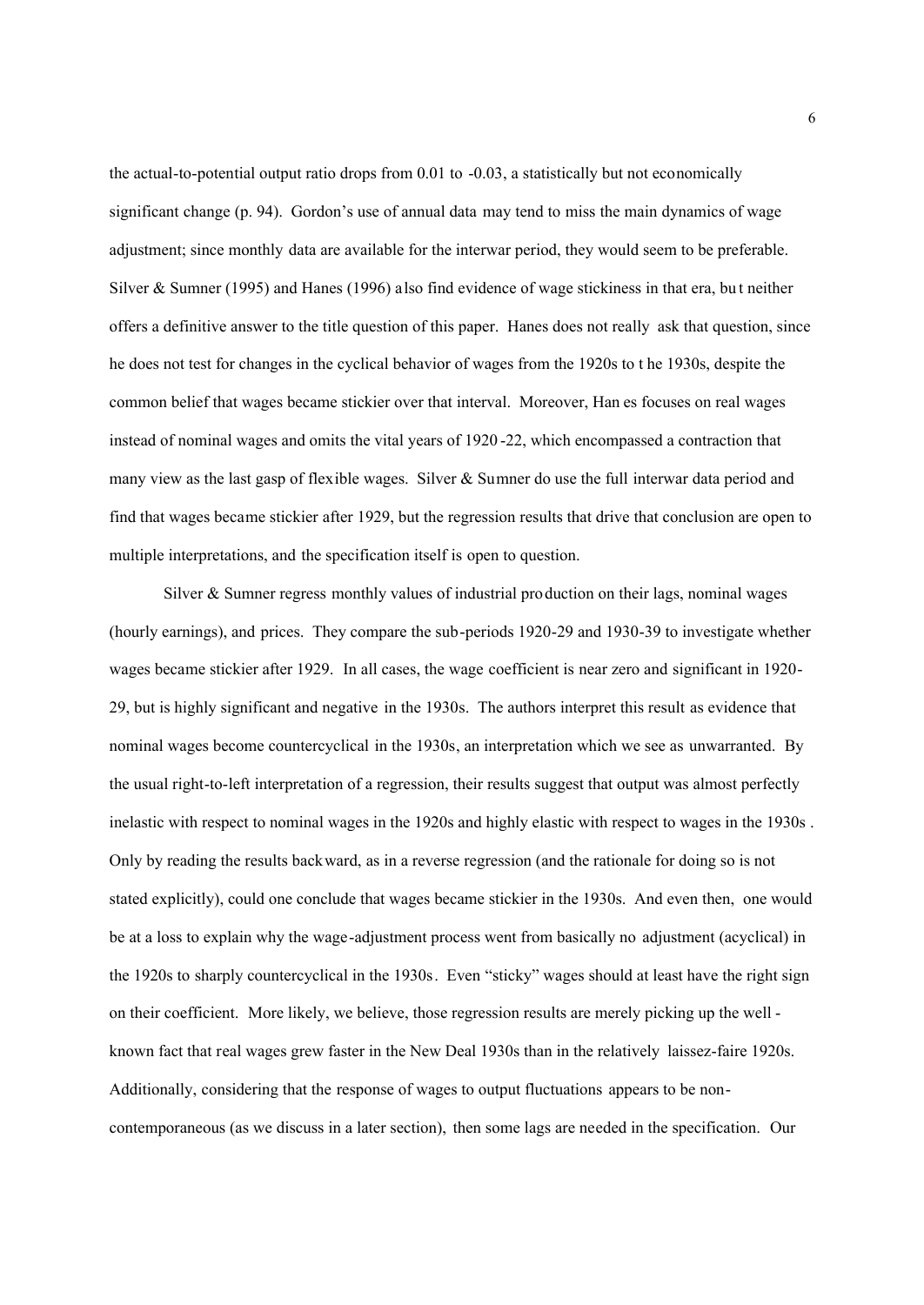analysis takes Silver & Sumner's framework as its starting point but rearranges it into a more conventional Phillips curve framework with lagged adjustments of wages to fluctuations in output and prices.

## **3. Data**

The data used in this paper are the following monthly series for 1920-39: industrial production, as calculated by the Federal Reserve Board; who lesale prices, as measured by the U.S. Bureau of the Labor Statistics (BLS); wages, as proxied by average hourly earnings and measured by the National Industrial Conference Board (NICB). All are for the manufacturing sector, on account of the superior availability of data for that sector. The data appear graphically in Figure 2; their sources and additional details are given in the Appendix. Among the most striking features of these series are the extreme volatility o f output, the collapse of wholesale prices in 1920-21, and the huge upward spikes in wages in 19 33 and 1937 (which coincide with the introduction of the National Recovery Administration [NRA] codes in mid-1933 and historic union victories at big companies in early 1937).

Because the regression specifications use multiple lags, we wou ld have lost many valuable data points had we not addressed a discontinuity in the NICB hourly earnings series, namely the missing values for the first six months of 1922. (That discontinuity is somewhat mysterious, since it corresponds to the period in the 1920-22 recession in which wages appear to have bottomed out.) We have fil led in those missing values by interpolating them based on the close correlation between that hourly earnings series and an index of manufacturing wage rates constructed by Creamer (1950), which extends from 1919 through March 1923. For the 29 months that the Creamer series and the NICB earnings series overlap, their correlation is .995. We have imputed values for the NICB earnings series for January -June 1922 based on the results of a regression of hourly earnings on the Crea mer wage series and a time trend. The results of that regression and the imputed values of average hourly earnings for those six months (which may be of independent interest to researchers) are given in the Appendix. The Phillips curve regressions also use monthly dummies to control for seasonal variation, and a dummy for the two months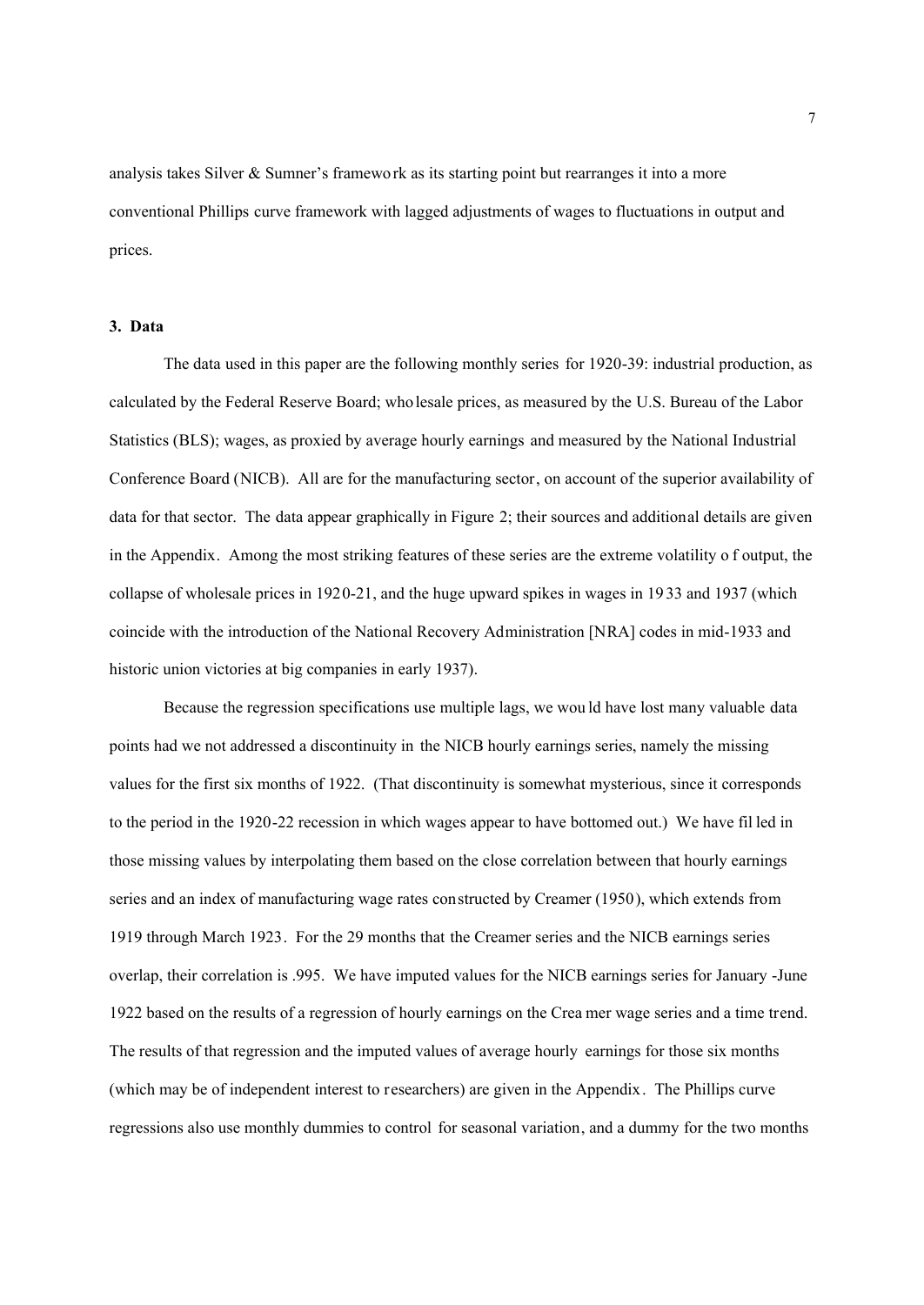in 1933 (the monthly reporting periods ending on Augu st 15 and September 15) in which most of the NRA codes went into effect, pushing average wages to a new plateau.

The wage and price data in these regressions are from the manufacturing sector. For wages, we use the NICB's average hourly earnings (AHE) series. Because changes in AHE do not always mirror changes in wage rates, we modify the NICB series slightly, to account for changes in the occupat ional composition of the work force over time, such as the declining share of unskilled laborers in the work force during this period and the alleged tendency of the unskilled to be the first ones laid off in cyclical downturns. Our modified AHE series holds constant the weight of each of the NICB's occupational categories: skilled and semi-skilled males, unskilled males, and females, so that the weight of each occupational group in the overall earnings average is constant throughout the sample period. The NICB series already contained a similar adjustment for changes in the industrial co mposition of the work force: the NICB used constant industrial-employment weights, so as to control for changes in the overall average that arise from changing employment levels in high- and low-wage industries. We have also used WPI data (from the BLS) and industrial-production data (from the Fed) that cover on ly the manufacturing sector.

### **4. Phillips Curve Regressions**

The classic approach to gauging the cyclicality of wages is to run "Phillips curve" regressions, in which the percent change in the nominal wage is regressed against a cyclical indicator such as output or employment. Yet Dunlop (1988), drawing on a half-century of his own empirical labor market research, argued emphatically that deflation, not falling output or employment, is what makes wage cuts possible: "Only one set of forces is effective to *reduce* money wage levels: in some periods of depression , declines in product prices may be of such a magnitude and competition in these product markets of such a character as to compel a reduction in wages…. the enterprise has no option but to reduce wages or go out of business" (p. 66). Some researchers (including Bodkin 1966 and Hanes 1993) add the wholesale price index as a regressor, consistent with Dunlop as well as the basic labor-market model in which falling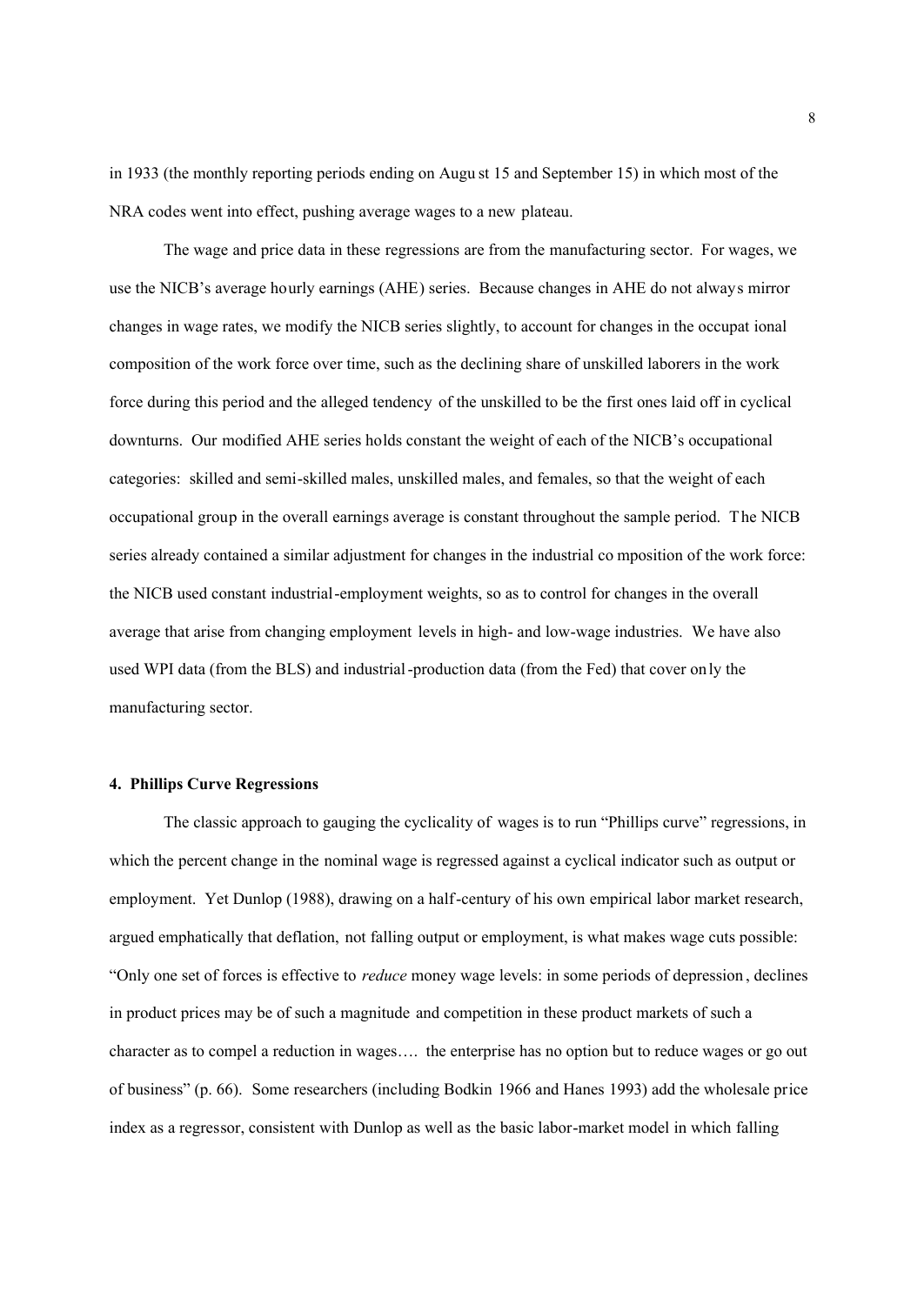product prices reduce the marginal revenue product of labor and the market wage. We do as well.

Using first differences of the natural logarithms of the same output, wage, and price data as in Figure 2, we regress nominal hourly earnings against current and lagged values of industrial production and wholesale prices. The choice of the number of lags is based chiefly on empirical observation, starting with past researchers' measurements of the timing of wage changes. Creamer (1950, pp. 1, 7, 11) found that the average lag of factory wage rates behind the NBER-dated cyclical peak or trough was 9 months; following the cyclical peak of 1929, the lag was 7 months. Creamer also looked at nine manufacturing industries over the same period and found an average lag of 8 months, as well as an average lag of 7 months of average hourly earnings behind business cycle turning points. O'Brien (1989) examined the response of wages to wholesale price changes in 16 manufacturing industries and found that the lag of the peak of factory wages behind prices stretched from 3 months in 1920-21 to 11 months in 1929-31. Comparing peaks and troughs in the three-month moving averages of wages, prices, and output in our dataset, AHE lagged an average of 7 months behind output and 3 months behind prices.<sup>3</sup> In view of these findings and with an eye to the multicollinearity problems that can arise in regressions with numerous interactive variables covering short subsamples, we feel that 7 output lags and 11 price lags are sufficient. (While the moving-average comparison would seem to require only 3 price lags, it is well established that many firms delayed cutting wages during the Great Contraction until well after a general price deflation had ensued, so we will follow O'Brien's calculation.) Following Silver & Sumner, we also include monthly dummies and a NIRA dummy, covers the months of August and September 1933, in which the Act's industry codes went into effect, causing the largest upward spikes in average wages in this data series.<sup>4</sup> To deal with the inevitable serial correlation in time series like these, we used the Newey-West

 $\overline{a}$ 

<sup>&</sup>lt;sup>3</sup> These averages omit the last two of the six major cyclical turning points in the sample, the 1937 peak and the 1938 trough. AHE was almost completely stationary in 1937 -39, so to label any particular month the wage "peak" or "trough" would be misleading.

<sup>&</sup>lt;sup>4</sup> The NIRA dummy is included because the observations for those two months are outliers in two key respects. First, the increases in hourly earnings in those months, of 11% and 6% respectively , were by far the largest in the entire period. Second, the initial imposition of the NIRA codes was arguably an exogenous and temporary shock, with no real counterpart in the rest of the period. Alternate regression specifications without the NIRA dummy returned generally similar results, other than finding a stronger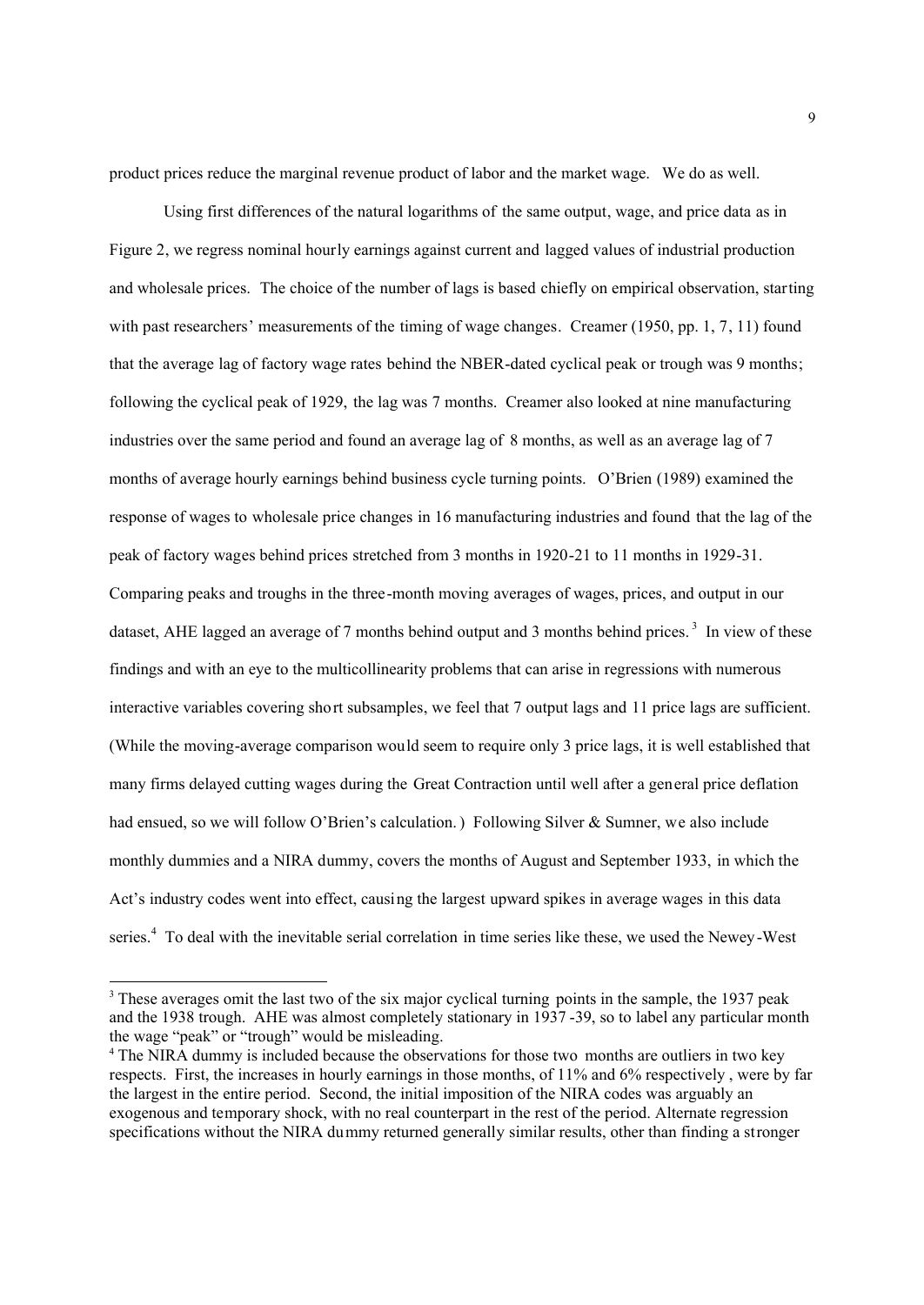(1987) estimator, with 12 lags selected, to get autocorrelation-consistent standard errors.

To test whether wages became less responsive to output or prices after a particular breakpoint, we use dummy interactive terms. Specifically, we consider four candidate breakpoints, each corresponding to a particular economic peak or trough, in keeping with the common finding that wages tend to be stickier downward than upward. These breakpoints are similar to the main interwar cyclical peaks and troughs as dated by the NBER, but slightly adjusted so as to incorporate certain developments. The first breakpoint is May 1922, which marks not the cyclical trough (June 1921) but the first month after the wage trough of 1920-22, so as to test whether the wage deflation of that period was truly unique. The second breakpoint is December 1929, six months after the cy clical peak but immediately following the much-publicized White House conference of November 21, 1929, at which President Hoover secured industry leaders' pledges not to cut wages, and which many scholars (n otably O'Brien 1989, Silver & Sumner 1995, and Vedder & Gallaway 1993) cite as a turning point in policy. The third breakpoint is June 1933, coincident with the end of President Roosevelt's historic "First Hundred Day s" and the imminent passage of the NIRA, both of which indicated a regime shift toward "reflationary " policies aimed at raising wages and prices (see Temin & Wigmore 1990). Some aspects of the New Deal, from NIRA codes that forbade cuts in weekly wages to minimum wages to federal sanction of unions, seemed almost designed to promote downward wage rigidity. The last breakpoint is June 1937, which immediately followed the cyclical peak of May 1937 and closely followed a histori c Supreme Court decision upholding collective bargaining rights under the National Labor Relations Act. Possibly the New Deal's contribution to wage rigidity took several years to manifest itself, through union victories and the sudden change in the Court's general stance vis-à-vis the constitutionality of the New Deal. Thus these breakpoints correspond not only to major cyclical turning points, which allows us to consider expansions and contractions separately, but also to plausibly important policy or institutional changes.

The regression equation is

 $\overline{a}$ 

influence of prices on wages after either 1929 or 1933, which se ems to be the result of the initial implementation of the codes in August-September 1933 following closely on the heels of the initial uptick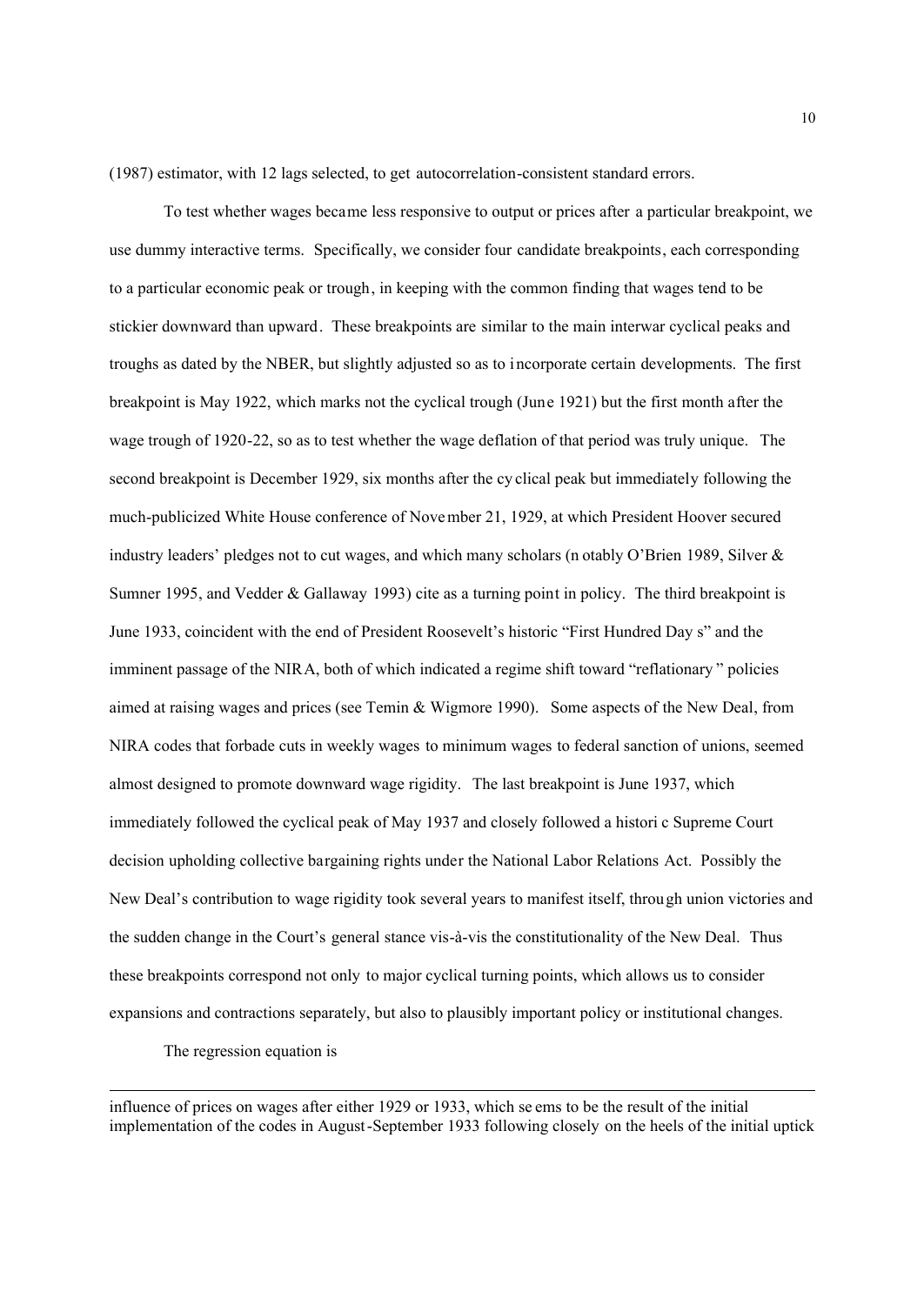$$
dw_{t} = a \sum_{k=0}^{4} BREAK_{k} + \sum_{k=0}^{4} \sum_{i=0}^{7} b_{i} dy_{t-i} + \sum_{k=0}^{4} \sum_{i=0}^{7} c_{i} dy_{t-i} BREAK_{k}
$$

$$
+ \sum_{k=0}^{4} \sum_{i=0}^{11} d_{i} dp_{t-i} + \sum_{k=0}^{4} \sum_{i=0}^{11} g_{i} dp_{t-i} BREAK_{k} + \sum_{i=1}^{11} h_{i} m_{i} + j * NIRA
$$

where  $dw_i$ ,  $dy_i$ , and  $dp_i$  are the first difference of the natural logarithms of the nominal wage, output, and wholesale price series (allowing us to interpret every value of these variables as a percent change) ; BREAK is a dummy variable corresponding to each of the four turn ing points (1922, 1929, 1933, 1937), so  $dy^*BREAK$  and  $dp^*BREAK$  are interactive variables;  $m_1$  through  $m_{11}$  are monthly seasonal dummies; NIRA = 1 for August and September 1933. Of particular interest here is the impact of changes in output and wholesale prices on nominal wages in each period:  $\Sigma b_i$ ,  $\Sigma c_i$ ,  $\Sigma d_i$  and  $\Sigma g_i$ . The sums of the interactive coefficients indicate whether the current and lagged responses of wages to output and prices changed after each breakpoint, and we test this question for lags of various lengths, from one month to 7 months for output and from one month to 11 months for prices.

Table 1 gives the results of a basic version of this regression without any breakpoints. Although our title question requires that we test for breakpoints within the interwar period, it is helpful to have a benchmark result. The results of this and other regressions are given in cumulative form so as to show the net effect on wages of a given change in output or wholesale prices immediately, one month later, two months later, and so on up to the maximum number of lags. Considering the instability of the U.S. Phillips curve with annual data in Figure 2, this regression equation is unlikely to provide a good fit for our entire sample, yet the results in Table 1 look reasonable. After the first month, the coefficient sums always have the expected positive sign, and the predicted impact of an output or price change becomes larger over time (and is statistically significant in most cases). The cumulative impact of a change in output after its seventh and final lag is 11%, which seems small but not surprising in view of the volatility of output compared with wages (the standard deviation of dy in the sample is more than four times that of dw; also see Figure 2). The cumulative impact of a change in prices rises fairly steadily to 57% after its

 $\overline{a}$ 

in prices a few months earlier.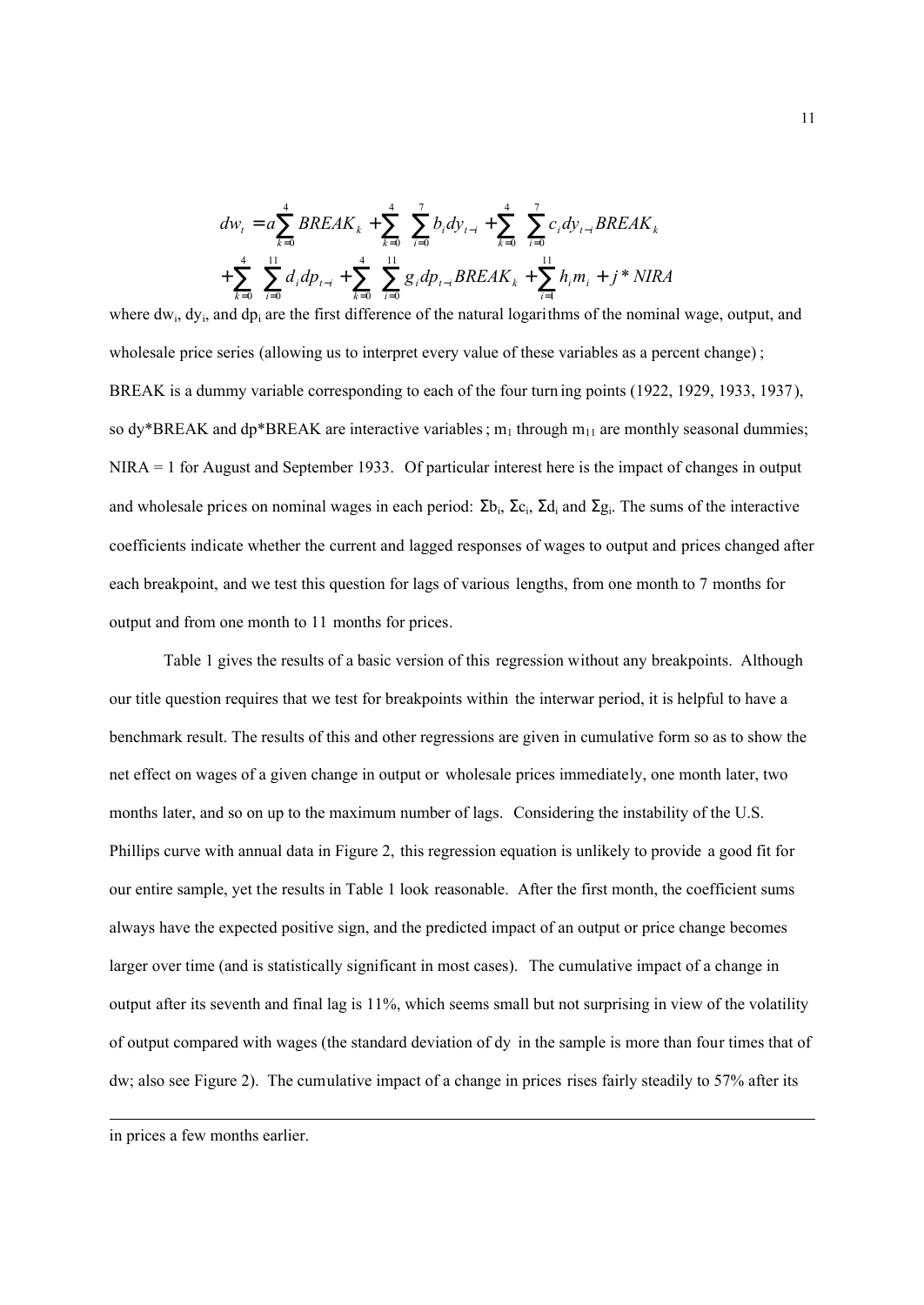eleventh and final lag. This incomplete adjustment of wages to product prices is consistent with the fact that real product wages rose in the three major contractions of the interwar period (1920-21, 1929-33, and 1937-38).

Before using the four-breakpoint specification, we ran separate single-breakpoint regressions for each of the breakpoints under consideration. F-tests (of the null hypothesis that the coefficients of the breakpoint's dummy and interactive variables are all zero) allowed us to conclude that each one, in isolation, was an appropriate breakpoint. The 1922 breakpoint appeared by far the most significant  $(F=30.47, p=.0000)$ , followed by 1937  $(F=6.29, p=.0000)$ , 1933  $(F=2.39, p=.0011)$ , and 1929  $(F=1.94, p=.0000)$  $p=0011$ ). When all four breakpoints were included in the regression, F-tests for each breakpoint again rejected the zero-coefficients hypothesis at the 1 percent critical level in each case. So it appears that all four breakpoints belong in the regression.

The four breakpoints create five distinct sub -periods: the Great Deflation of prices (and then wages) of 1920-22; the placid prosperity of 1922-29; the Great Contraction of 1929-33; the New Deal recovery years of 1933-37; and the New Deal Depression of 1937-39 (a devastating contraction in 1937- 38, followed by relative stagnation through 1939). Table 2 details the responsiveness of wages to output and prices in each of these episodes, including statistical test res ults of whether they differ from the baseline period of 1922-29. One notable aspect of the table is the weirdness of the 1920 -22 results. In that period wages were significantly more responsive (by 16 -23%) to output in after 0-2 months but significantly less responsive (by 28%) after 5 months (and less responsive but insignificantly so after 6 -7 months). Likewise, wages in 1920-22 were significantly less responsive (by 57%) to prices after 1 month but significantly more responsive (by 70-89%) after 5-6 month (and more responsive but insignificantly so after 7-11 months). So we cannot conclude from these results that wages were more flexib le or less flexible in 1920-22 than in 1922-29; we can only conclude that wages behaved oddly in 1920-22. Among the remaining four periods, we mostly see a surprising continuity in the speed and magnitude of wage adjustment, especially between the prosperity years of 1922 -29 and the subsequent contraction of 1929- 33. In general, the results do not display the usual (or assumed) asymmetry between rapid wage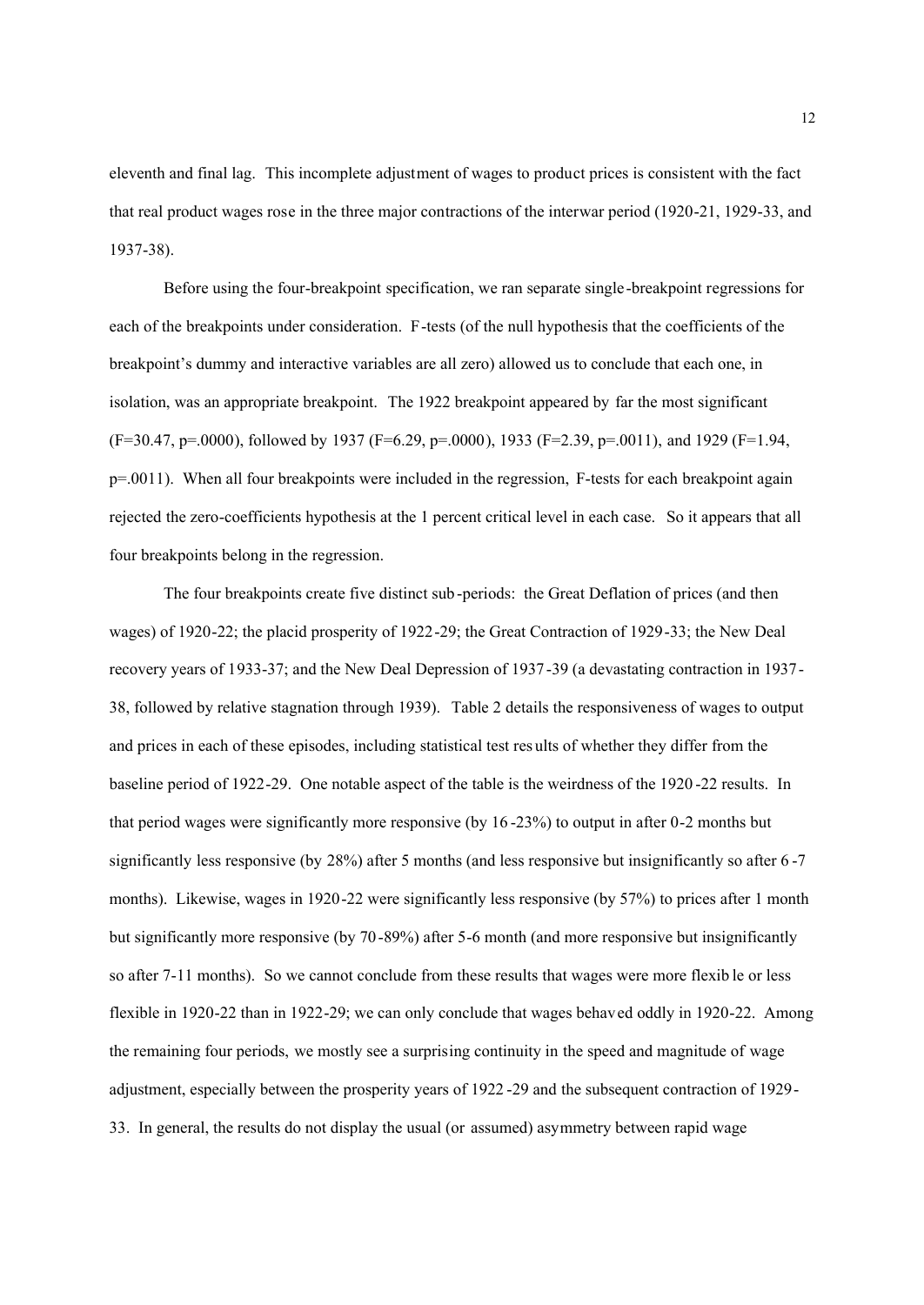adjustments in expansions and rigid wages in contractions. There is also no statistically significant difference in wage adjustment between 1922-29 and the 1937-39 depression, though the responsiveness of wages to prices looks stronger (if not statistically so) in the later period. The responsiveness of wages to output in most periods is statistically equivalent in all four periods after 1922; in 1922 -37 the impact after 7 months is 19-26%, somewhat larger than the 11% figure in the no-breakpoints regression in Table 1. Other than 1920-22, only the New Deal recovery period of 1933-37 differs significantly from 1922-29, and then only in the increased responsiveness of wages to wholesale price inflation. ( The differences are statistically significant only after 5-6 lags and then after 9-10 lags, but in the remaining cases of 3-11 lags the differences still seem fairly large, 46-74%.)

Overall in Table 2, we do not find any sub-periods with an overwhelming pattern of greater or lesser responsiveness of wages to prices or output than in the all other periods. These results seem to suggest that wages were sticky throughout 1922 -39 and that they did not become any more so after 1922 - 29. In fact, wages were more flexible upward, at least in response to wholesale prices, in the New Deal years of 1933-37 than in the twenties. But the standard comparison is not between the Depression years and the steady prosperity of 1922-29; rather, it is between the wage rigidity of the Depr ession and the seemingly unfettered labor markets of 1920-22. The four-breakpoint regression results allow us to test the proposition that wages became less responsive to prices and output after the early 1920s, through head-to-head comparisons of the sums of current and lagged values of dy and dp for 1920-22 and 1929-33 or 1937-39. Table 3 gives the results of tests for equality of those sums. Not surprisingly, given the erratic results for 1920-22 and the strong similarity of wage adjustment in the oth er period in Table 2, the results are very much as before. In 1920-22, compared with 1929-33, wages were significantly more responsive (by 13-21%) to output in after 0-2 months, insignificantly different from 1929 -33 after 3 months, significantly less responsive (by 22-40%) after 4-6 months, and insignificantly different after 7 months. As regards prices in the two periods, the responsiveness of wages in 1920 -22 was a great deal more at one point (by 120%, after 5 months); 30 -71% more responsive (though not statistically significant) after 3, 4, 6, 7, 8, or 10 months; less responsive (though not statistically significant) after 2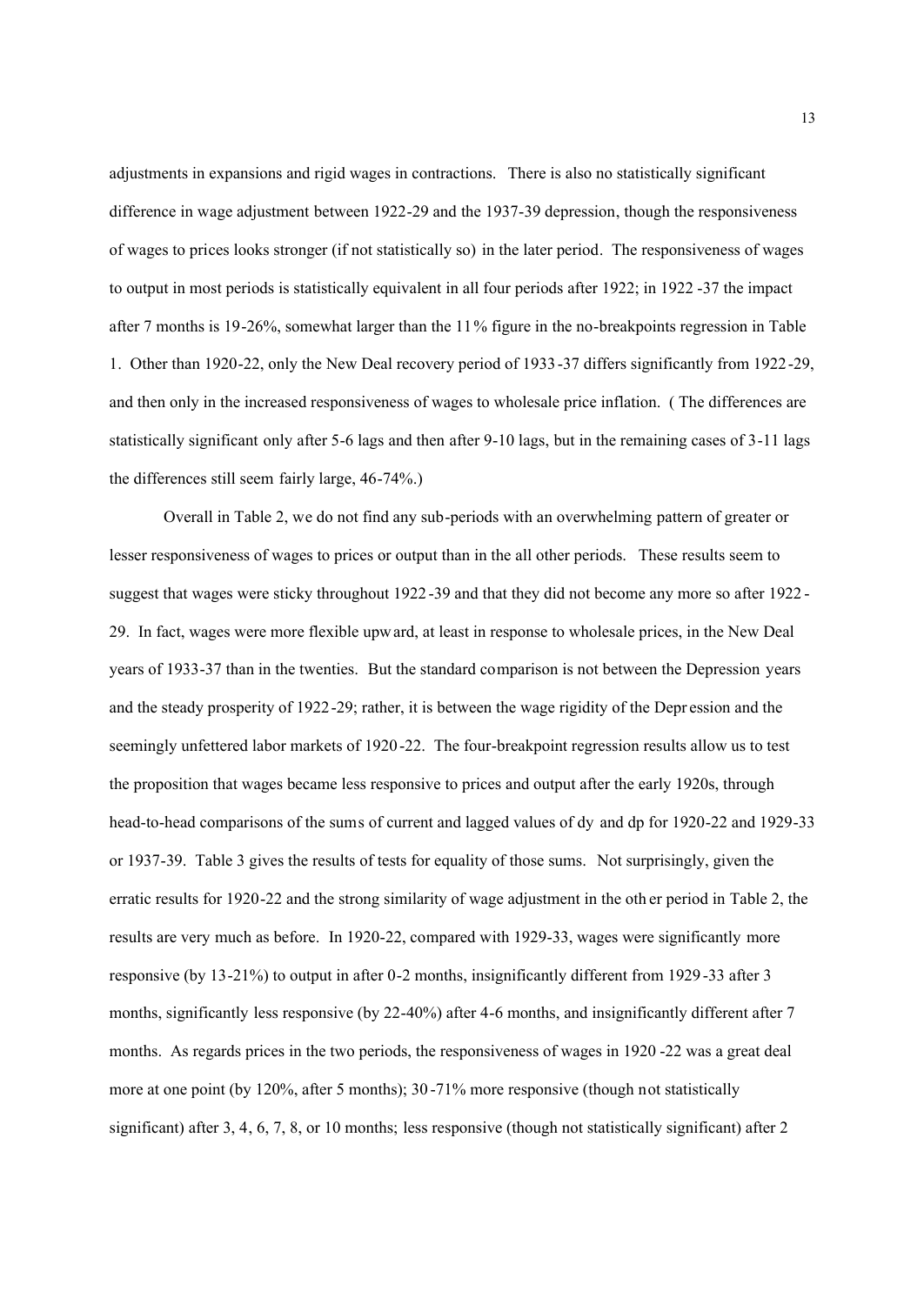months; and almost exactly the same after 0, 2, 9, or 11 months. Referring back to the coefficient sums in Table 1, it appears that wages were extremely unresponsive to price deflation in the first two months of both contractions, then wage cutting began after 3 -5 months in 1920-22 but not in 1929-33, but in later months in 1920-22 the wage cutting could not keep pace with the rapid price deflation, whereas a substantial amount of wage cutting finally did occur after 9 months in 1929-33. So it appears in terms of timing wages were more flexible in responding to price deflation in 1920 -22, but in terms of magnitude the two periods look very similar after 11 months, i.e., by the time the typical manufacturing firm in the Great Contraction had cut wages.

The comparison of 1920-22 and 1937-39 is similarly mixed, but slightly less favorable to the hypothesis that wages were more flexible in the earlier period. Once again, wages responded significantly faster (though the coefficients are not large) to output in the early going, and more slowly (significantly so after 4-5 months) in the later months. Wages actually were significantly (27 -42%) slower in responding to price deflation in the first 0-1 months in 1920-22, significantly faster (38-84%) after 4-6 months, and insignificantly different after 7-11 months.

How do we square these results with the widely held belief that 1920 -22 represented a golden age of flexible wages? Some of it may be simple money illusion on the part of contemporaries (and dare we say some economists?) who observed a great deal of wage cutting in the early 1920s but did not factor in the rampant commodity price deflation after the WWI inflation and postwar speculative boo m. The conspicuous absence of wage cuts at many large firms in the early 1930s, by contrast, came after a period of exceptional price stability and during an initially mild deflation (see bottom panel of Figure 2). The apparent tendency for wage cuts to come earlier in 1920-22 likely owed something to the Great Deflation of that time, both its severity and its perceived inevitability. Bordo et al. (1997) write that one key difference between 1920-21 and 1929-33 was that in 1920-21 the deflation was largely anticipated. People expected that the U.S. would eventually return to the gold standard and would d eflate the price level back to prewar parity with gold, and the Federal Reserve raised the d iscount rate 200 basis points between November 1919 and February 1920 (pp. 37-38). As such, we consider the possibility that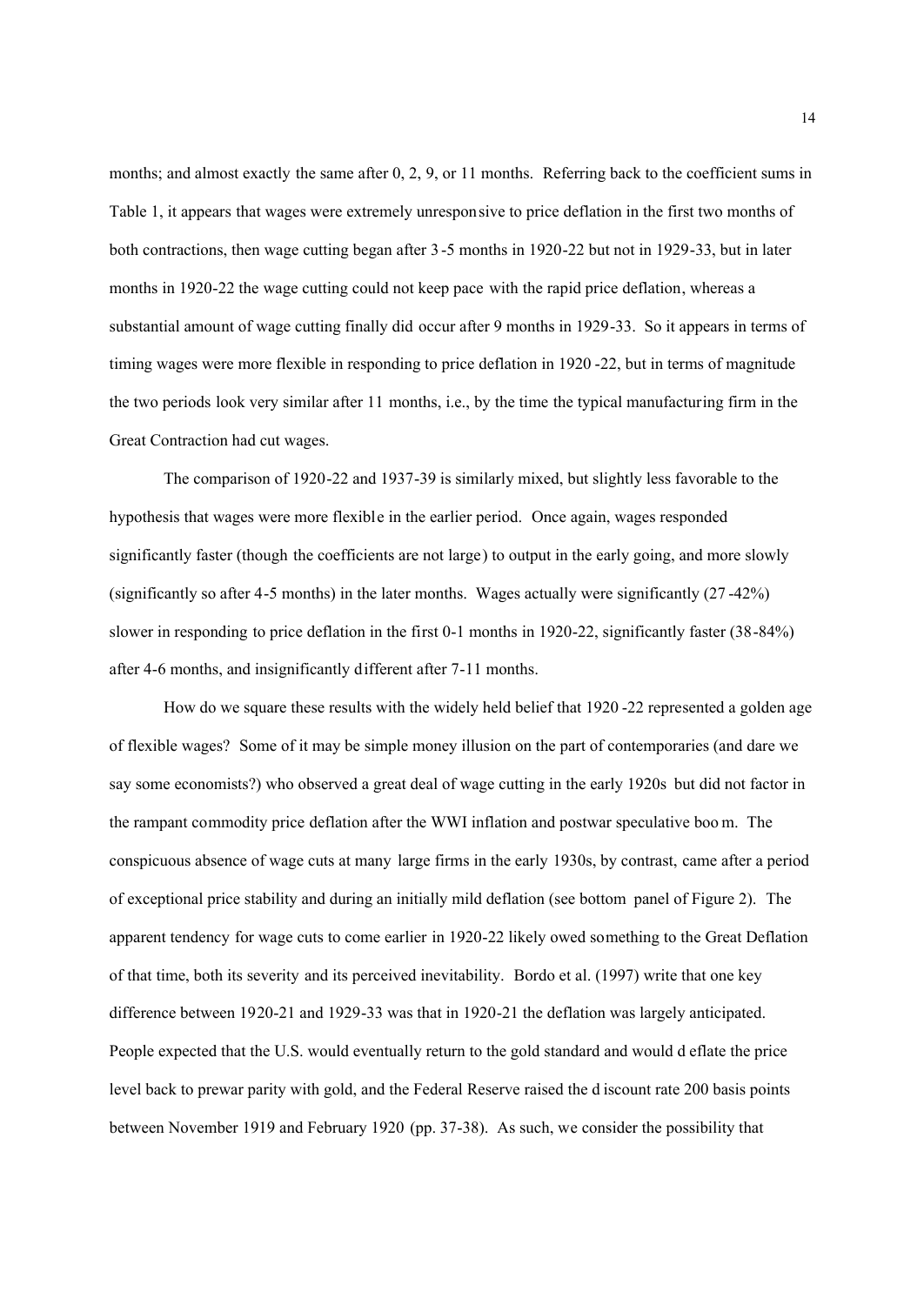increased *price* flexibility, as measured by the response of who lesale prices to current and lagged changes in output, may have been the key difference between labor markets in the two contractions. If prices fell sooner and faster in response to output in the earlier contraction, then wages might also have fallen sooner and faster, even if the coefficients dw/dy and dw/dp do not sho w a pattern of being consistently larger. Table 4 shows a comparison of the cumulative response of wholesale prices to output in 1920 -22 and 1929-33. Like Table 3, it compares sums of coefficients of current and lagged values of the main explanatory variable (in this case, dy), based on the results of a regression with the same four breakpoints. Keeping the number of dy lags at 7 as in the previous regression, we find that prices were indeed more flexible (in terms of responsiveness to output) in 1920 -22; the difference in dp/dy sums for 1920-22 and 1929-33 is consistent for 0-7 lags and rises steadily from 0.15 after 0 lags to 0.80 after 6 -7 lags. Somewhat arbitrarily doubling the number of lags to 14, the result still stands : the difference in sums is still 0.80 after 7 lags, and the difference continues to grow steadily, to 1. 16 after 14 lags. Clearly, then, the relation between the two key explanatory variables in our main regression, output and prices, changed somewhat after 1920-22 (and possibly 1920-22 was a fluke even in comparison to the decades before it).<sup>5</sup> And if wages respond more to price changes than to output changes, then greater price stickiness af ter 1922 could have caused greater wage stickiness, even if it is not apparent in our regre ssion results. The difference in wage adjustment in 1920-22 versus 1929-33 seems to follow this script: Falling output forced prices down a lot faster in 1920-21 than in 1929-33, and even though wages may have been no more responsive to price deflation than in the later period, there was simply a lot more price deflation to respond to in 1920-22. As Bordo et al. state, "The extreme price fluctuations during the 1920 -21 period would have encouraged, or perhaps forced, great wage flexibility" (p. 38).

#### **5. Concluding Remarks**

 $\overline{a}$ 

The regression results indicate that wages were sticky in both the 1920s and the 1930s, in terms

<sup>&</sup>lt;sup>5</sup> Tests comparing price responsiveness in 1920-22 with 1937-39 were also run. Their results (not shown in Table 4) were broadly similar to those between 1920 -22 and 1929-33.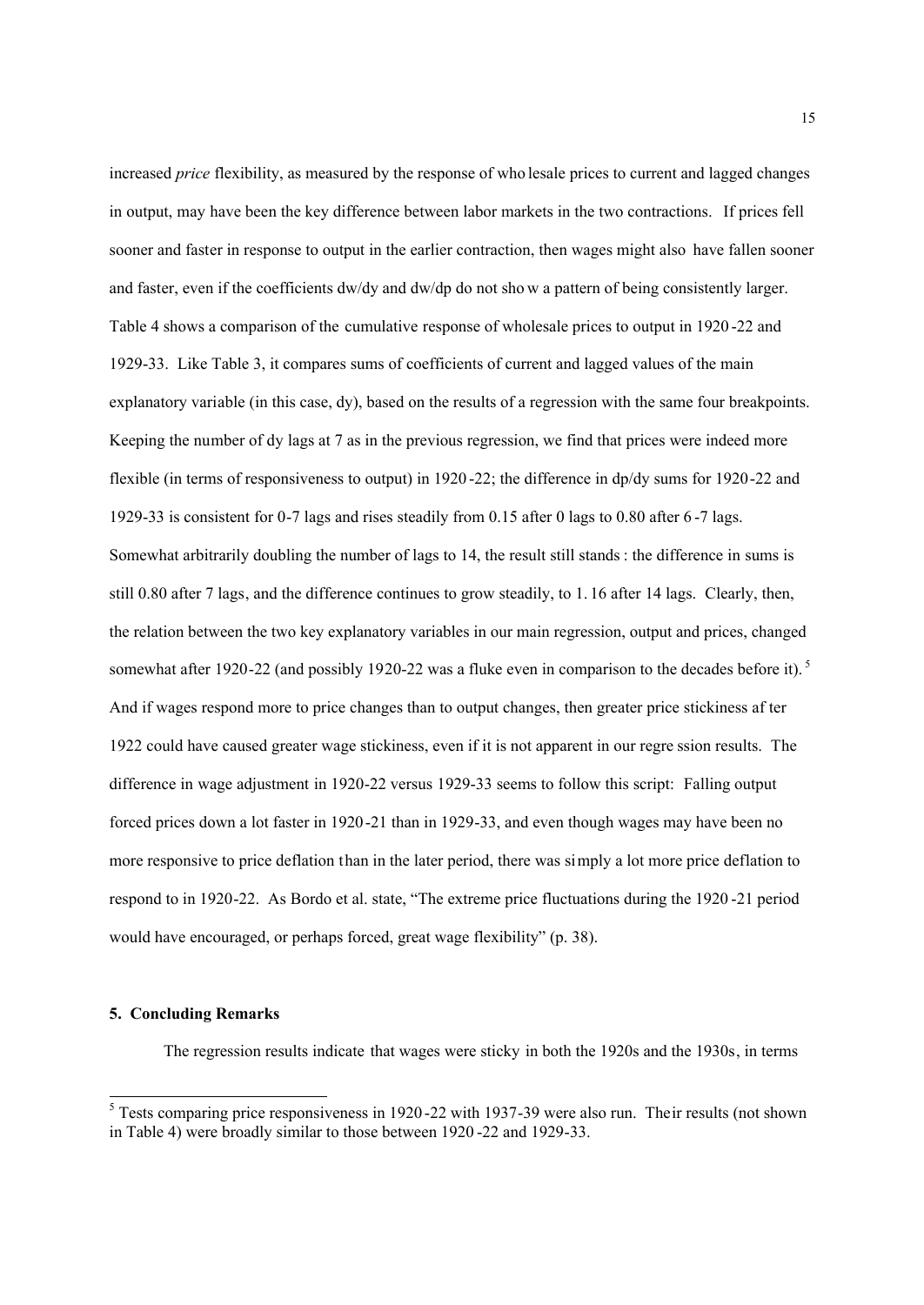of their responsiveness to output and wholesale prices. Moreover, except for the Great Deflation of 1920 - 22 and the apparent appearance of an upward wage-price spiral in the New Deal recovery years of 1933 - 37, the degree of wage stickiness varied insignificantly from one period to the next or from expansions to contractions. The continuity between the prosperity years of 1922-29 and the Great Contraction of 1929- 33, as regards wage rigidity, is particularly striking.

Direct comparisons of the contraction of 1920-22 with those of 1929-33 and 1937-39 do not support the common contention that wages were more flexible in 1920 -22. Although wages seem to have moved faster in that early episode, after 4-7 months they actually moved less in response to output than did wages in the 1930s contractions. The comparative response of wages to prices is even more mixed: significantly slower in 1920-22 in the early months, significantly faster after about half a year, and insignificantly different after 7-11 months. Yet it does appear that wages fell faster in 1920-22, even if they could not keep pace with the rampant price deflation of the time. An auxiliary regression of prices on either 7 or 14 lags of output suggests a possible explanation: prices appear to have been far more flexible downward in 1920-22 than in 1929-33 or 1937-39, which may have compelled wages to come down sooner and faster.

Possible avenues for future research include modifying the main regression to replace output with employment or total hours worked. Phillips believed that fluctuations in employment created upwar d and downward pressure on wage inflation; the pressure on wages from output fluctuations may be less direct. Also, employment and hours data are available from the same sample that furnished the hourly earnings data (the NICB), making for a more compatible dataset. Testing more breakpoints would also be desirable. Finally, the finding of greater price stickiness after 1922 suggests that putting wages, prices and output in a simultaneous equations system (if suitable instruments can be found) may be optimal.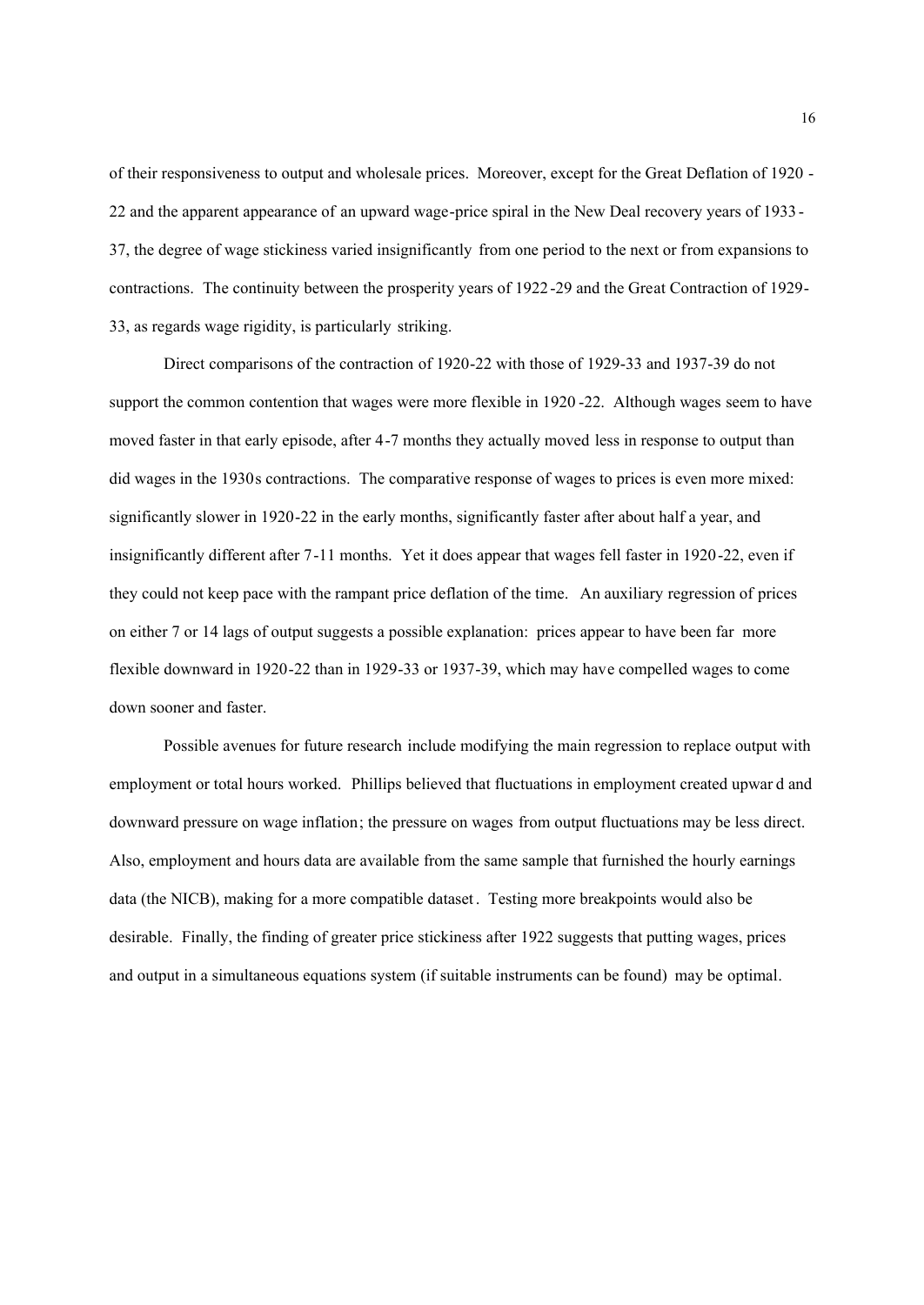### **Appendix.** A Brief Description of the Data

W = wages, as proxied by average hourly earnings (AHE) and published by the NICB (Beney 1936 and NICB 1940).

This variable is a composite of three different NICB series for three subgroups of workers: skilled and semi-skilled males, unskilled males, and females. We computed it as a weighted average of the estimated share of each of those groups in the factory work force in 1929. The series is computed as follows:

 $AHE = .646*AHE$ <sub>skilled and semi-skilled males</sub> + .200\* $AHE$ <sub>unskilled males</sub> + .154\* $AHE$ <sub>females</sub>

This adjustment is described at length in Dighe (1997).

We interpolated the missing values in the constant-weighted NICB hourly earnings series (AHENICB) for January-June 1922 by running a simple regression of AHENICB on the Creamer (1950) wage-rate index (WCREAMER) and a time trend (TREND) and then using those regression estimates to simulate values of AHENICB for the missing six months. The Creamer index is based on wage-rate changes reported to the U.S. Bureau of Labor Statistics by firms in 13 manufacturing indu stries. The NICB and Creamer series overlap for just 29 months (June 1920 -December 1921, July 1922-April 1923). The estimated equation is

AHENICB = -0.2498043 + 0.0075661\*WCREAMER + 0.000476\*TREND  $(36.13)$   $(3.68)$ 

(Newey-West t-statistics, assuming first-order serial correlation, in parentheses; adj. R-sq. = .9921)

Based on that equation, the filled-in values of AHENICB for January-June 1922 are \$.4896119, \$.484035, \$.480728, \$.4789342, \$.4801668, \$.482156. For the record, they indicate that hourly earnings bottomed out in April 1922 and fell a total of 22.6% from their peak in October 1920.

In all cases, the notation *dx* refers to the first difference of the natural logarithm of the variable X. Following Silver  $\&$  Sumner (1995), we transformed the data using the first difference of the natural logarithm for the output, wage and wholesale price series.

 $Y =$  index of industrial production for manufacturing, as published by the Federal Reserve (August 1940, pp. 764-65).

 $P =$  wholesale price index for manufactures, as computed by the U.S. BLS (1946).

The main regression variables (dw, dy, dp) were tested for stationarity using the augmented Dickey -Fuller Generalized Least Squares method created by Elliot, Rothenberg, and Stock (1996 ). The null hypothesis of a unit root was rejected at the 1% critical level for dw (the dependent variable) and dp for every lag length (0-14 lags). For dy, the unit root hypothesis was rejected at the 1% level for 1-5 lags and at the 5% level for 6-8 lags; at 9-14 lags, a unit root for dy could not be rejected. Since dy is not the dependent variable and since the regression uses only 7 lags of dy, this should not be a problem.

Data are non-seasonally-adjusted. Monthly dummies were included in the regressions so as to control for seasonality.

The nonfarm unemployment rates in the Phillips curve in Figure 1 are estimates by Stanley Lebergott, published in U.S. Department of Commerce (1975), Series D 10.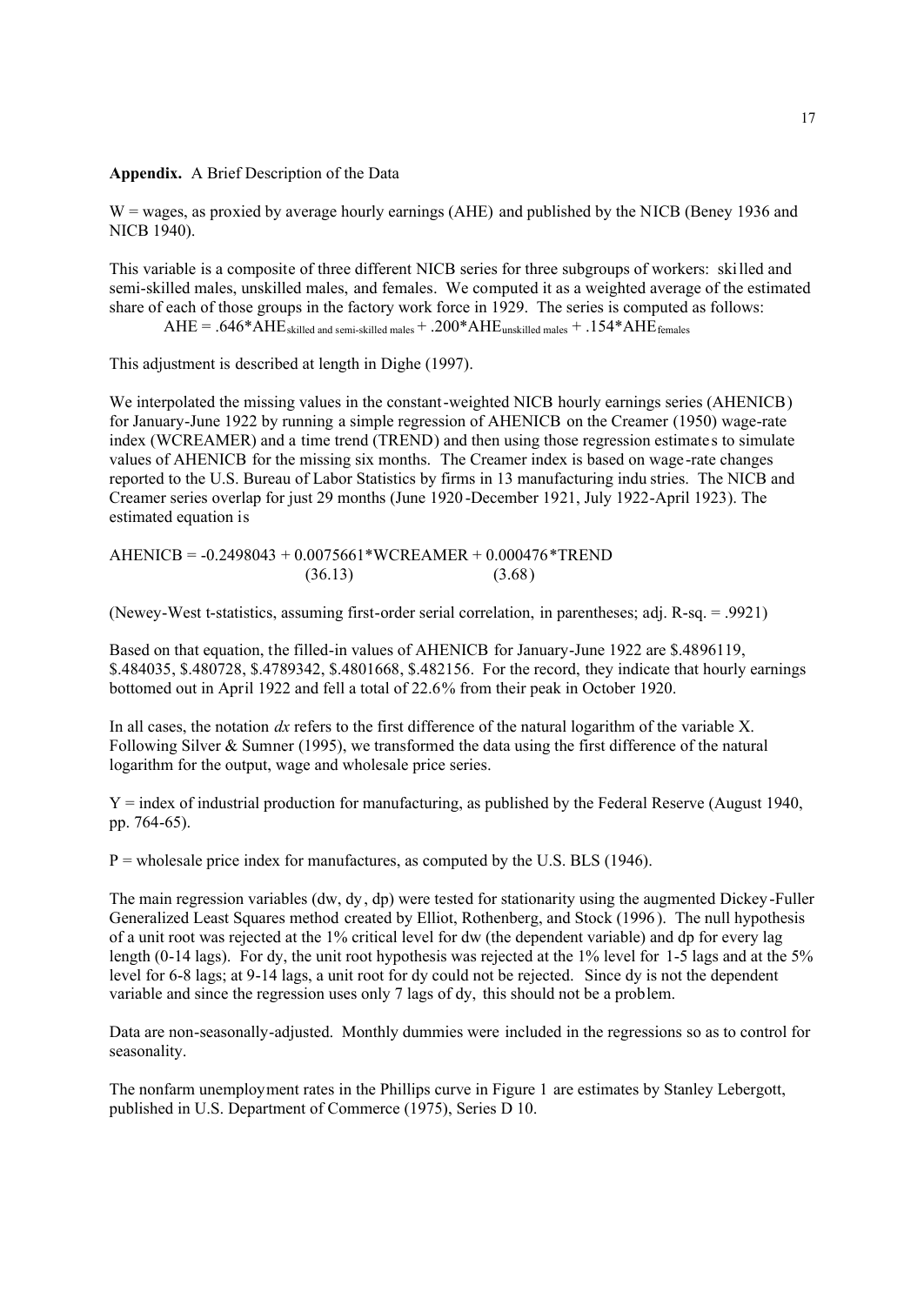

**Figure 1**. A Phillips Curve for the U.S. Nonfarm/Manufacturing Sector Between the World Wars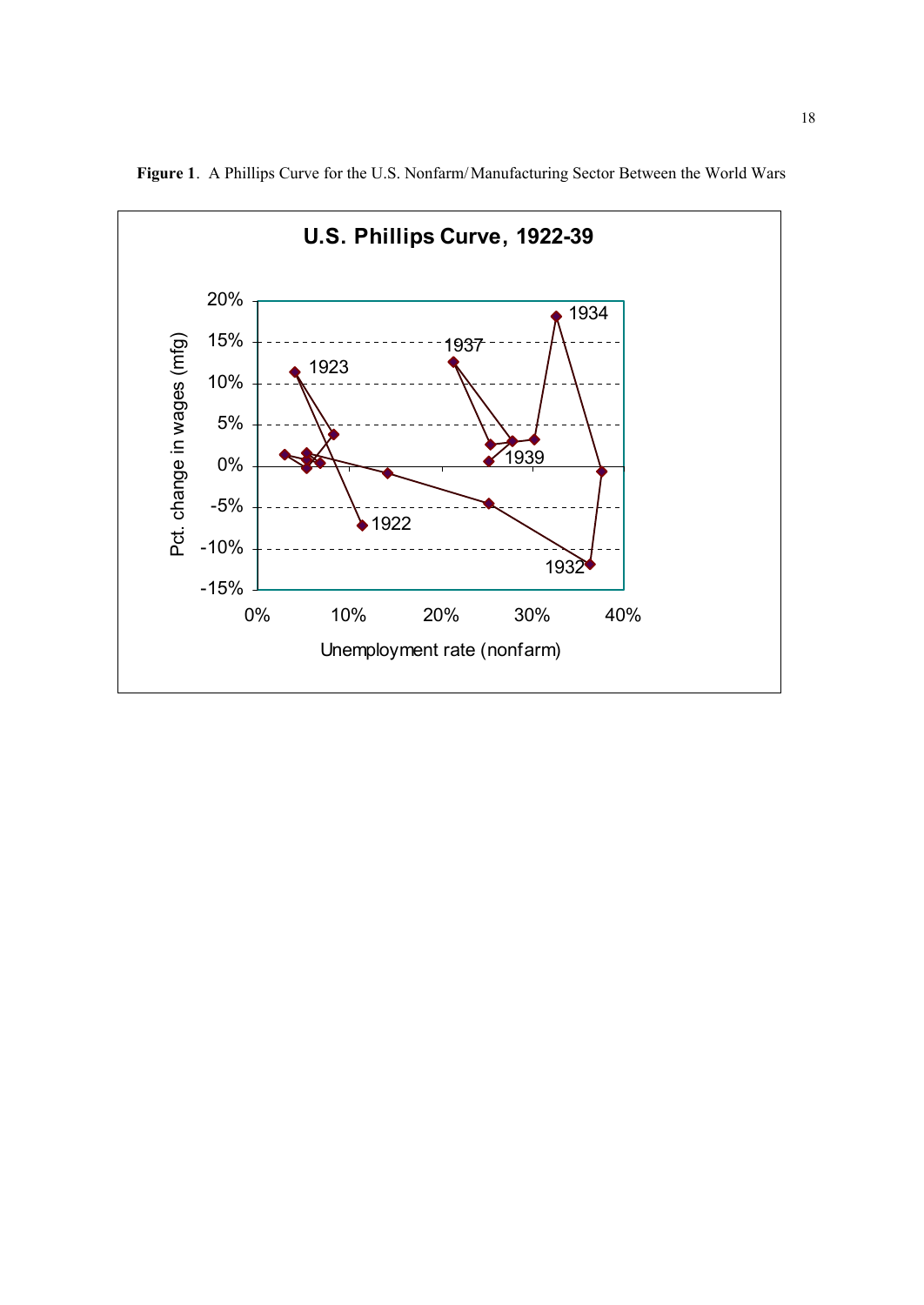Industrial Production, Manufacturing Average Hourly Earnings, Manufacturing Wholesale Price Index, Manufacturing 

**Figure 2**. Monthly Series for Industrial Production, Average Hourly Earnings, and Wholesale Prices , Not Seasonally Adjusted, 1920 -1939 (1926=100)  $\overline{Y} = 90.05$   $\overline{W} = 101.40$   $\overline{P} = 93.34$ Not Seasonally Adjusted, 1920 -1939 (1926=100)  $\overline{Y} = 90.05$   $\overline{W} = 101.40$   $\overline{P} = 93.34$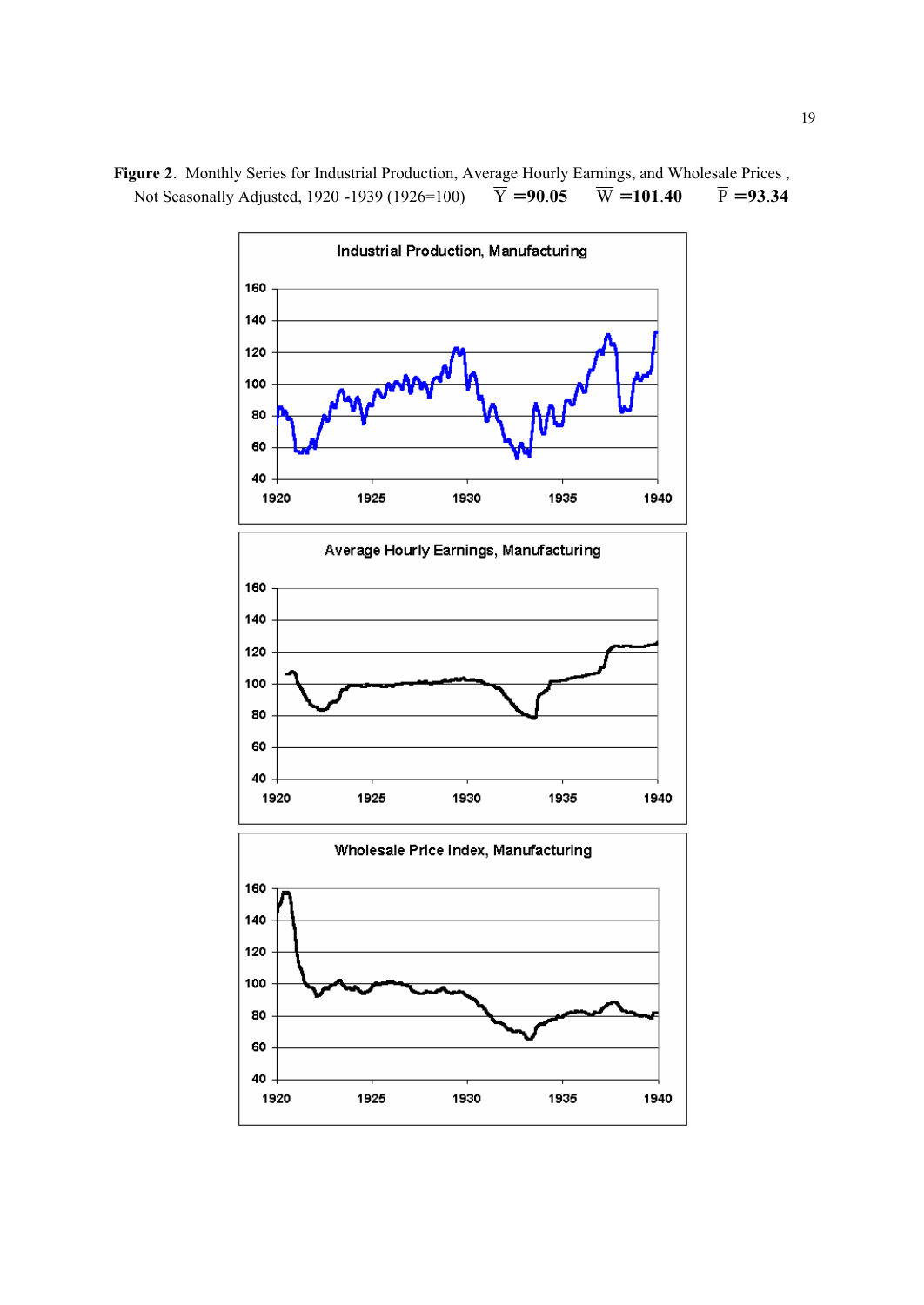# **Table 1** Phillips Curve Regression of Wage Changes on Output (DY) and Price (DP) Changes, 1929-39, No Breakpoints

| Regressor and<br>cumulative<br>number of lags   | Sums of<br>coefficients | t                                            |
|-------------------------------------------------|-------------------------|----------------------------------------------|
| DY                                              |                         |                                              |
| 0                                               | 0.02                    | 1.00                                         |
| 1                                               | 0.05                    | $1.96*$                                      |
| $\overline{c}$                                  | 0.04                    | $1.99**$                                     |
| 3                                               | 0.05                    | 1.51                                         |
| 4                                               | 0.07                    | $1.99**$                                     |
| 5                                               | 0.05                    | 1.14                                         |
| 6                                               | 0.08                    | 1.64                                         |
| $\overline{7}$                                  | 0.11                    | $1.93*$                                      |
| DP                                              |                         |                                              |
| 0                                               | $-0.02$                 | 0.24                                         |
| 1                                               | 0.11                    | $1.98**$                                     |
| $\overline{\mathbf{c}}$                         | 0.17                    | $3.05**$                                     |
| 3                                               | 0.28                    | $3.21**$                                     |
|                                                 |                         |                                              |
|                                                 |                         |                                              |
|                                                 | 0.39                    |                                              |
| $\overline{7}$                                  | 0.40                    | $5.64**$                                     |
| 8                                               | 0.42                    | $5.63**$                                     |
| 9                                               | 0.45                    |                                              |
| 10                                              | 0.53                    | $6.40**$                                     |
| 11                                              | 0.57                    | $8.85**$                                     |
|                                                 |                         | 13.37**                                      |
| constant                                        | 0.00                    | 0.38                                         |
| $\overline{\mathbf{4}}$<br>5<br>6<br>NIRA (0-1) | 0.33<br>0.45<br>0.07    | $3.89**$<br>$4.20**$<br>$5.46**$<br>$5.59**$ |

Monthly dummies not shown.

\*: p<=.10; \*\*: p<= .05

T-statistics are Newey-West.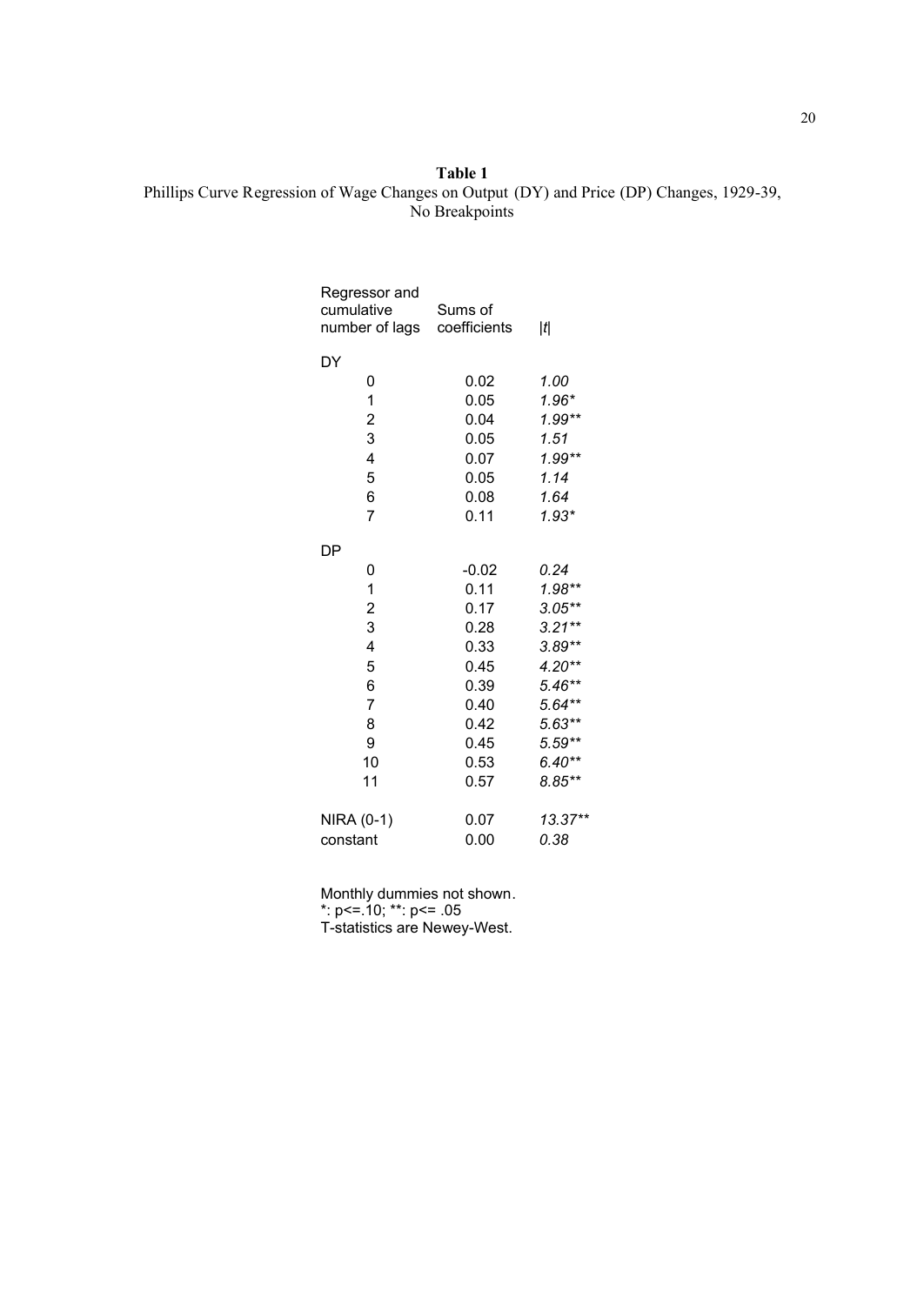| Table 2                                                                                    |  |  |  |  |  |  |
|--------------------------------------------------------------------------------------------|--|--|--|--|--|--|
| Phillips Curve Regression of Wage Changes on Output (DY) and Price (DP) Changes, 1929 -39, |  |  |  |  |  |  |
| Four Breakpoints                                                                           |  |  |  |  |  |  |

| Regressor<br>and<br>cumulative<br>number of<br>lags | 1920-<br>22:<br>implied<br>sums<br>of<br>coeffi-<br>cients | $[t] % \begin{center} % \includegraphics[width=\linewidth]{imagesSupplemental_3.png} % \end{center} % \caption { % \textit{DefNet} of \textit{DefNet} and \textit{DefNet} and \textit{DefNet} and \textit{DefNet} and \textit{DefNet} are used to be used. % \textit{DefNet} is used to be used. % \textit{DefNet} is used to be used. % \textit{DefNet} is used to be used. % \textit{DefNet} is used to be used. % \textit{DefNet} is used to be used. % \textit{DefNet} is used to be used. % \textit{DefNet} is used to be used. % \textit{DefNet} is used to be used. % \textit{DefNet} is used to be used. % \textit{$ | 1922-<br>29:<br>implied<br>sums<br>of<br>coeffi-<br>cients | $[t] % \begin{center} % \includegraphics[width=\linewidth]{imagesSupplemental_3.png} % \end{center} % \caption { % \textit{DefNet} of \textit{DefNet} and \textit{DefNet} and \textit{DefNet} and \textit{DefNet} and \textit{DefNet} are used to be used. % \textit{DefNet} is used to be used. % \textit{DefNet} is used to be used. % \textit{DefNet} is used to be used. % \textit{DefNet} is used to be used. % \textit{DefNet} is used to be used. % \textit{DefNet} is used to be used. % \textit{DefNet} is used to be used. % \textit{DefNet} is used to be used. % \textit{DefNet} is used to be used. % \textit{$ | 1929-<br>33:<br>implied<br>sums<br>of<br>coeffi-<br>cients | $\left  t\right $ | 1933-<br>37:<br>implied<br>sums<br>of<br>coeffi-<br>cients | t         | 1937-<br>39:<br>implied<br>sums<br>of<br>coeffi-<br>cients | $ t $ |
|-----------------------------------------------------|------------------------------------------------------------|------------------------------------------------------------------------------------------------------------------------------------------------------------------------------------------------------------------------------------------------------------------------------------------------------------------------------------------------------------------------------------------------------------------------------------------------------------------------------------------------------------------------------------------------------------------------------------------------------------------------------|------------------------------------------------------------|------------------------------------------------------------------------------------------------------------------------------------------------------------------------------------------------------------------------------------------------------------------------------------------------------------------------------------------------------------------------------------------------------------------------------------------------------------------------------------------------------------------------------------------------------------------------------------------------------------------------------|------------------------------------------------------------|-------------------|------------------------------------------------------------|-----------|------------------------------------------------------------|-------|
| DY                                                  |                                                            |                                                                                                                                                                                                                                                                                                                                                                                                                                                                                                                                                                                                                              |                                                            |                                                                                                                                                                                                                                                                                                                                                                                                                                                                                                                                                                                                                              |                                                            |                   |                                                            |           |                                                            |       |
| 0                                                   | 0.16                                                       | $3.57**$                                                                                                                                                                                                                                                                                                                                                                                                                                                                                                                                                                                                                     | $-0.01$                                                    | 0.19                                                                                                                                                                                                                                                                                                                                                                                                                                                                                                                                                                                                                         | 0.03                                                       | 0.92              | $-0.01$                                                    | 0.02      | 0.05                                                       | 1.11  |
| 1                                                   | 0.18                                                       | $1.66*$                                                                                                                                                                                                                                                                                                                                                                                                                                                                                                                                                                                                                      | 0.08                                                       | 1.43                                                                                                                                                                                                                                                                                                                                                                                                                                                                                                                                                                                                                         | 0.05                                                       | 0.71              | 0.06                                                       | 0.40      | 0.10                                                       | 0.18  |
| $\overline{c}$                                      | 0.23                                                       | $2.06**$                                                                                                                                                                                                                                                                                                                                                                                                                                                                                                                                                                                                                     | 0.02                                                       | 0.31                                                                                                                                                                                                                                                                                                                                                                                                                                                                                                                                                                                                                         | 0.02                                                       | 0.00              | 0.07                                                       | 0.56      | 0.05                                                       | 0.30  |
| 3                                                   | 0.09                                                       | 0.38                                                                                                                                                                                                                                                                                                                                                                                                                                                                                                                                                                                                                         | 0.05                                                       | 0.71                                                                                                                                                                                                                                                                                                                                                                                                                                                                                                                                                                                                                         | 0.07                                                       | 0.29              | 0.09                                                       | 0.46      | 0.12                                                       | 0.66  |
| $\overline{\mathbf{4}}$                             | $-0.10$                                                    | 1.47                                                                                                                                                                                                                                                                                                                                                                                                                                                                                                                                                                                                                         | 0.14                                                       | $1.76*$                                                                                                                                                                                                                                                                                                                                                                                                                                                                                                                                                                                                                      | 0.12                                                       | 0.28              | 0.16                                                       | 0.13      | 0.10                                                       | 0.35  |
| 5                                                   | $-0.28$                                                    | $2.32**$                                                                                                                                                                                                                                                                                                                                                                                                                                                                                                                                                                                                                     | 0.12                                                       | 1.32                                                                                                                                                                                                                                                                                                                                                                                                                                                                                                                                                                                                                         | 0.10                                                       | 0.15              | 0.11                                                       | 0.09      | 0.13                                                       | 0.12  |
| 6                                                   | $-0.20$                                                    | 1.55                                                                                                                                                                                                                                                                                                                                                                                                                                                                                                                                                                                                                         | 0.16                                                       | 1.30                                                                                                                                                                                                                                                                                                                                                                                                                                                                                                                                                                                                                         | 0.20                                                       | 0.28              | 0.14                                                       | 0.14      | 0.06                                                       | 0.66  |
| $\overline{7}$                                      | $-0.13$                                                    | 1.33                                                                                                                                                                                                                                                                                                                                                                                                                                                                                                                                                                                                                         | 0.26                                                       | $1.97*$                                                                                                                                                                                                                                                                                                                                                                                                                                                                                                                                                                                                                      | 0.19                                                       | 0.48              | 0.22                                                       | 0.24      | 0.11                                                       | 0.88  |
| <b>DP</b>                                           |                                                            |                                                                                                                                                                                                                                                                                                                                                                                                                                                                                                                                                                                                                              |                                                            |                                                                                                                                                                                                                                                                                                                                                                                                                                                                                                                                                                                                                              |                                                            |                   |                                                            |           |                                                            |       |
| 0                                                   | $-0.32$                                                    | 1.23                                                                                                                                                                                                                                                                                                                                                                                                                                                                                                                                                                                                                         | $-0.12$                                                    | 0.93                                                                                                                                                                                                                                                                                                                                                                                                                                                                                                                                                                                                                         | $-0.40$                                                    | 1.29              | 0.07                                                       | 0.67      | $-0.05$                                                    | 0.42  |
| 1                                                   | $-0.57$                                                    | $2.67**$                                                                                                                                                                                                                                                                                                                                                                                                                                                                                                                                                                                                                     | $-0.07$                                                    | 0.46                                                                                                                                                                                                                                                                                                                                                                                                                                                                                                                                                                                                                         | $-0.28$                                                    | 1.04              | 0.22                                                       | 1.25      | $-0.15$                                                    | 0.39  |
| $\overline{\mathbf{c}}$                             | $-0.29$                                                    | 1.42                                                                                                                                                                                                                                                                                                                                                                                                                                                                                                                                                                                                                         | 0.04                                                       | 0.24                                                                                                                                                                                                                                                                                                                                                                                                                                                                                                                                                                                                                         | $-0.31$                                                    | 1.25              | 0.24                                                       | 0.78      | $-0.09$                                                    | 0.45  |
| 3                                                   | 0.34                                                       | 1.39                                                                                                                                                                                                                                                                                                                                                                                                                                                                                                                                                                                                                         | $-0.05$                                                    | 0.24                                                                                                                                                                                                                                                                                                                                                                                                                                                                                                                                                                                                                         | $-0.37$                                                    | 0.93              | 0.46                                                       | 1.30      | 0.02                                                       | 0.25  |
| $\overline{\mathbf{4}}$                             | 0.43                                                       | 1.60                                                                                                                                                                                                                                                                                                                                                                                                                                                                                                                                                                                                                         | $-0.03$                                                    | 0.13                                                                                                                                                                                                                                                                                                                                                                                                                                                                                                                                                                                                                         | $-0.01$                                                    | 0.06              | 0.54                                                       | 1.47      | 0.03                                                       | 0.19  |
| 5                                                   | 0.89                                                       | $3.04**$                                                                                                                                                                                                                                                                                                                                                                                                                                                                                                                                                                                                                     | $-0.06$                                                    | 0.23                                                                                                                                                                                                                                                                                                                                                                                                                                                                                                                                                                                                                         | $-0.32$                                                    | 0.59              | 0.73                                                       | $1.75*$   | 0.04                                                       | 0.29  |
| 6                                                   | 0.70                                                       | $2.11**$                                                                                                                                                                                                                                                                                                                                                                                                                                                                                                                                                                                                                     | $-0.10$                                                    | 0.37                                                                                                                                                                                                                                                                                                                                                                                                                                                                                                                                                                                                                         | 0.08                                                       | 0.37              | 0.57                                                       | $1.76*$   | 0.32                                                       | 1.12  |
| $\overline{7}$                                      | 0.34                                                       | 0.92                                                                                                                                                                                                                                                                                                                                                                                                                                                                                                                                                                                                                         | $-0.08$                                                    | 0.24                                                                                                                                                                                                                                                                                                                                                                                                                                                                                                                                                                                                                         | $-0.10$                                                    | 0.05              | 0.48                                                       | 1.53      | 0.16                                                       | 0.59  |
| 8                                                   | 0.35                                                       | 0.96                                                                                                                                                                                                                                                                                                                                                                                                                                                                                                                                                                                                                         | $-0.11$                                                    | 0.31                                                                                                                                                                                                                                                                                                                                                                                                                                                                                                                                                                                                                         | 0.04                                                       | 0.29              | 0.53                                                       | 1.58      | 0.49                                                       | 1.49  |
| 9                                                   | 0.30                                                       | 1.42                                                                                                                                                                                                                                                                                                                                                                                                                                                                                                                                                                                                                         | $-0.27$                                                    | 0.76                                                                                                                                                                                                                                                                                                                                                                                                                                                                                                                                                                                                                         | 0.33                                                       | 1.17              | 0.86                                                       | $2.45**$  | 0.24                                                       | 1.28  |
| 10                                                  | 0.37                                                       | 1.03                                                                                                                                                                                                                                                                                                                                                                                                                                                                                                                                                                                                                         | $-0.05$                                                    | 0.14                                                                                                                                                                                                                                                                                                                                                                                                                                                                                                                                                                                                                         | 0.04                                                       | 0.20              | 0.90                                                       | $2.13***$ | 0.50                                                       | 1.56  |
| 11                                                  | 0.38                                                       | 0.80                                                                                                                                                                                                                                                                                                                                                                                                                                                                                                                                                                                                                         | 0.06                                                       | 0.16                                                                                                                                                                                                                                                                                                                                                                                                                                                                                                                                                                                                                         | 0.41                                                       | 0.82              | 0.74                                                       | 1.51      | 0.59                                                       | 1.43  |
| NIRA (0-1)                                          |                                                            |                                                                                                                                                                                                                                                                                                                                                                                                                                                                                                                                                                                                                              |                                                            |                                                                                                                                                                                                                                                                                                                                                                                                                                                                                                                                                                                                                              | 0.05                                                       | $3.39**$          |                                                            |           |                                                            |       |
| constant                                            | $-0.01$                                                    | $2.52**$                                                                                                                                                                                                                                                                                                                                                                                                                                                                                                                                                                                                                     | 0.00                                                       | 0.12                                                                                                                                                                                                                                                                                                                                                                                                                                                                                                                                                                                                                         | 0.00                                                       | 0.16              | 0.00                                                       | 0.33      | 0.00                                                       | 1.11  |

Monthly dummies not shown.

\*: p<=.10; \*\*: p<= .05

T-statistics are Newey-West.

T-statistics and significance levels for the baseline period of 1922-29 refer to tests of whether those sums are zero. T-statistics and significance for other periods refer to tests of whether a given set of summed coefficients for a particular period is the same as for 1922-29.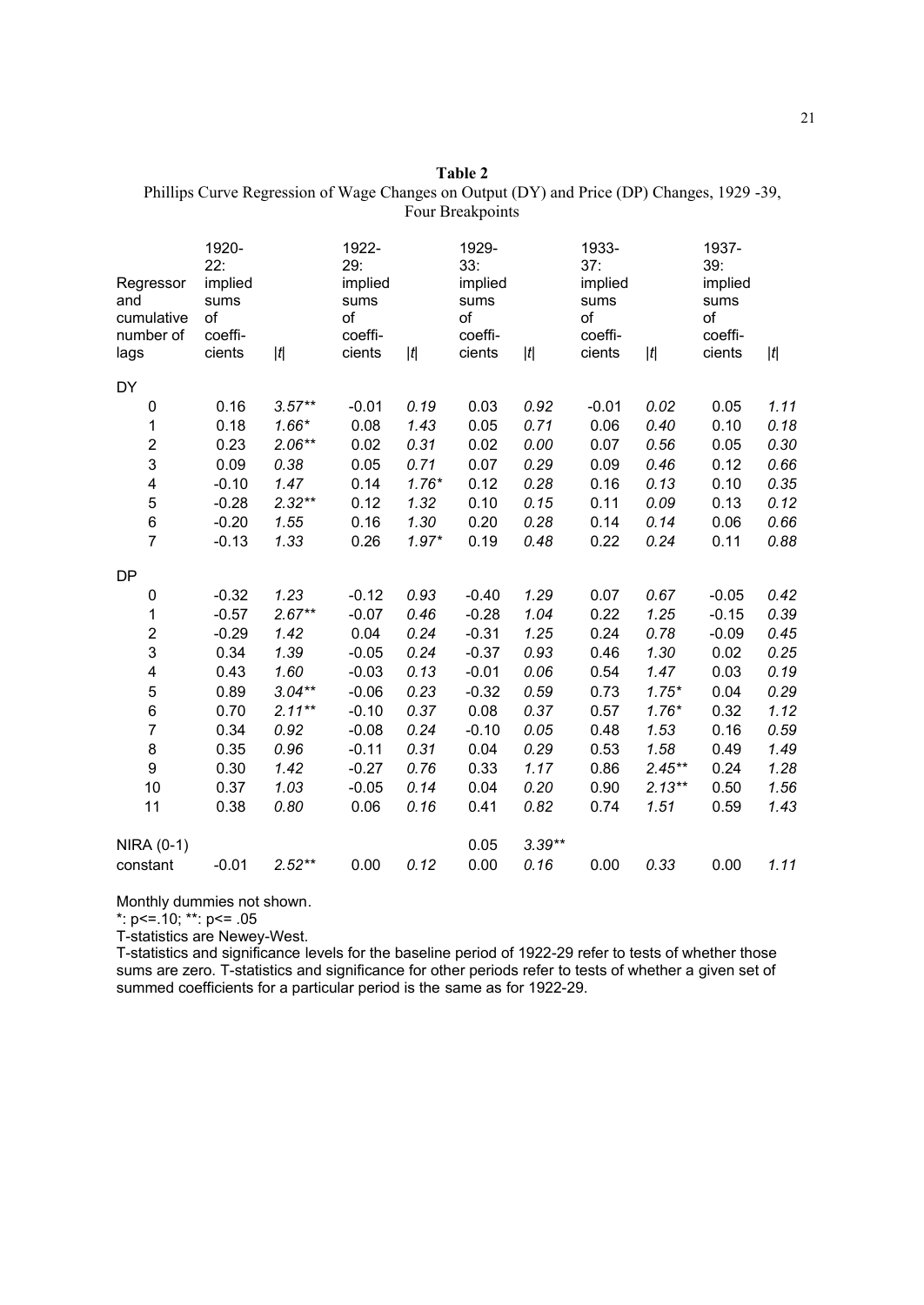**Table 3** Comparisons of Estimated Responsiveness of Wage Changes to Output (DY) and Price (DP) Changes, Contractions of 1920-22 vs. 1929-33 and 1937-39

| Regressor<br>and<br>cumulative<br>number of<br>lags | 1920-<br>22 vs.<br>(minus)<br>1929-<br>33 | t        | 1920-<br>22 vs.<br>(minus)<br>1937-<br>39 | t        |
|-----------------------------------------------------|-------------------------------------------|----------|-------------------------------------------|----------|
| DY                                                  |                                           |          |                                           |          |
| 0                                                   | 0.13                                      | $3.72**$ | 0.11                                      | $3.81**$ |
| 1                                                   | 0.13                                      | $2.61**$ | 0.08                                      | 1.63     |
| $\overline{\mathbf{c}}$                             | 0.21                                      | $2.76**$ | 0.19                                      | $3.07**$ |
| 3                                                   | 0.03                                      | 0.27     | $-0.02$                                   | 0.30     |
| 4                                                   | $-0.22$                                   | $1.70*$  | $-0.20$                                   | $1.94*$  |
| 5                                                   | $-0.38$                                   | $2.51**$ | $-0.41$                                   | $3.13**$ |
| 6                                                   | $-0.40$                                   | $1.77*$  | $-0.26$                                   | 1.39     |
| $\overline{7}$                                      | $-0.32$                                   | 1.06     | $-0.24$                                   | 0.93     |
| DP                                                  |                                           |          |                                           |          |
| 0                                                   | 0.08                                      | 0.38     | $-0.27$                                   | $1.78*$  |
| 1                                                   | $-0.29$                                   | 1.28     | $-0.42$                                   | $2.86**$ |
| $\overline{\mathbf{c}}$                             | 0.02                                      | 0.05     | $-0.21$                                   | 1.13     |
| 3                                                   | 0.71                                      | 1.60     | 0.32                                      | 1.53     |
| $\overline{\mathbf{4}}$                             | 0.44                                      | 1.07     | 0.41                                      | $1.74*$  |
| 5                                                   | 1.20                                      | $2.92**$ | 0.84                                      | $3.61**$ |
| 6                                                   | 0.62                                      | 1.32     | 0.38                                      | $2.17**$ |
| $\overline{7}$                                      | 0.45                                      | 0.94     | 0.18                                      | 0.52     |
| 8                                                   | 0.30                                      | 0.57     | $-0.14$                                   | 0.39     |
| 9                                                   | $-0.03$                                   | 0.06     | 0.06                                      | 0.24     |
| 10                                                  | 0.32                                      | 0.81     | $-0.14$                                   | 0.62     |
| 11                                                  | $-0.03$                                   | 0.09     | $-0.22$                                   | 1.20     |
| constant                                            | $-0.01$                                   | $2.03**$ | $-0.01$                                   | $3.58**$ |

\*: p<=.10; \*\*: p<= .05.

T-statistics are Newey-West.

Numbers in the main columns are the 1920-22 coefficient sums minus the corresponding sums for 1929-33 or 1937-39.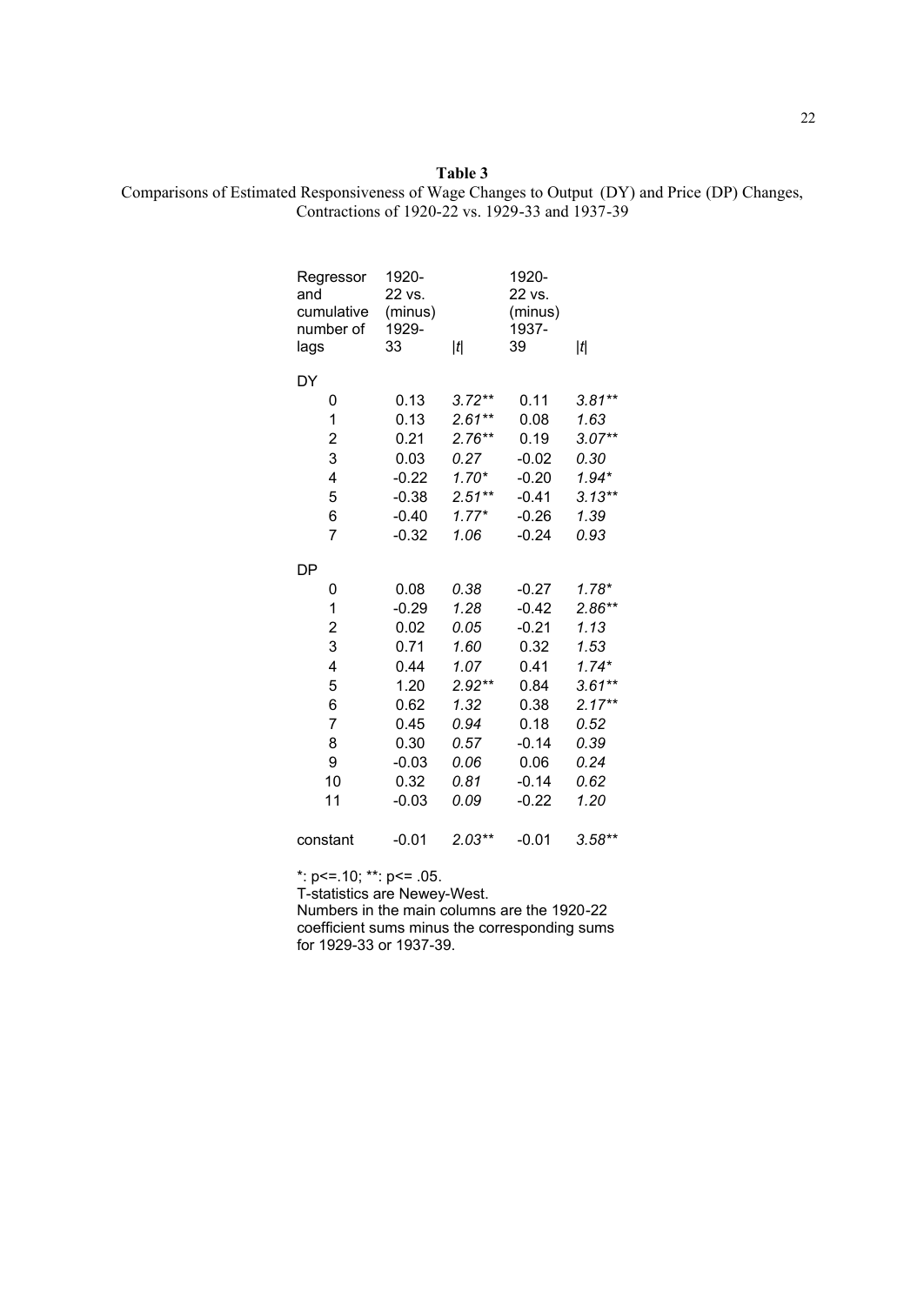### **Table 4** Comparisons of Estimated Responsiveness of Wholesale Price Changes to Output Changes (DY), 1920-22 vs. 1929-33

| 1920-22<br>VS.<br>(minus)<br>1929-33 | t        | Cumulative<br>number of<br>lags of DY<br>(regression<br>with 14<br>lags) | 1920-22<br>VS.<br>(minus)<br>1929-33 | t         |
|--------------------------------------|----------|--------------------------------------------------------------------------|--------------------------------------|-----------|
| 0.15                                 | $1.75*$  | 0                                                                        | 0.20                                 | $2.02**$  |
| 0.23                                 | $2.30**$ | 1                                                                        | 0.33                                 | $3.46**$  |
| 0.45                                 | $3.49**$ | 2                                                                        | 0.54                                 | $4.13***$ |
| 0.52                                 | $3.07**$ | 3                                                                        | 0.68                                 | $3.67**$  |
| 0.57                                 | $3.32**$ | 4                                                                        | 0.76                                 | $4.51***$ |
| 0.65                                 | $3.46**$ | 5                                                                        | 0.79                                 | $4.34**$  |
| 0.80                                 | $3.70**$ | 6                                                                        | 0.90                                 | $4.65***$ |
| 0.80                                 | $3.49**$ | $\overline{7}$                                                           | 0.80                                 | $4.86**$  |
|                                      |          | 8                                                                        | 0.84                                 | $4.43**$  |
| 0.00                                 | 0.29     | 9                                                                        | 0.80                                 | $3.91**$  |
|                                      |          | 10                                                                       | 0.93                                 | $4.23**$  |
|                                      |          | 11                                                                       | 0.92                                 | $3.31**$  |
|                                      |          | 12                                                                       | 1.00                                 | $3.45***$ |
|                                      |          | 13                                                                       | 1.07                                 | $3.20**$  |
|                                      |          | 14                                                                       | 1.16                                 | $3.36**$  |
|                                      |          | constant                                                                 | 0.00                                 | 0.60      |
|                                      |          |                                                                          |                                      |           |

\*: p<=.10; \*\*: p<= .05.

T-statistics are Newey-West.

Numbers in the main columns are the 1920-22 coefficient sums minus the corresponding sums for 1929-33.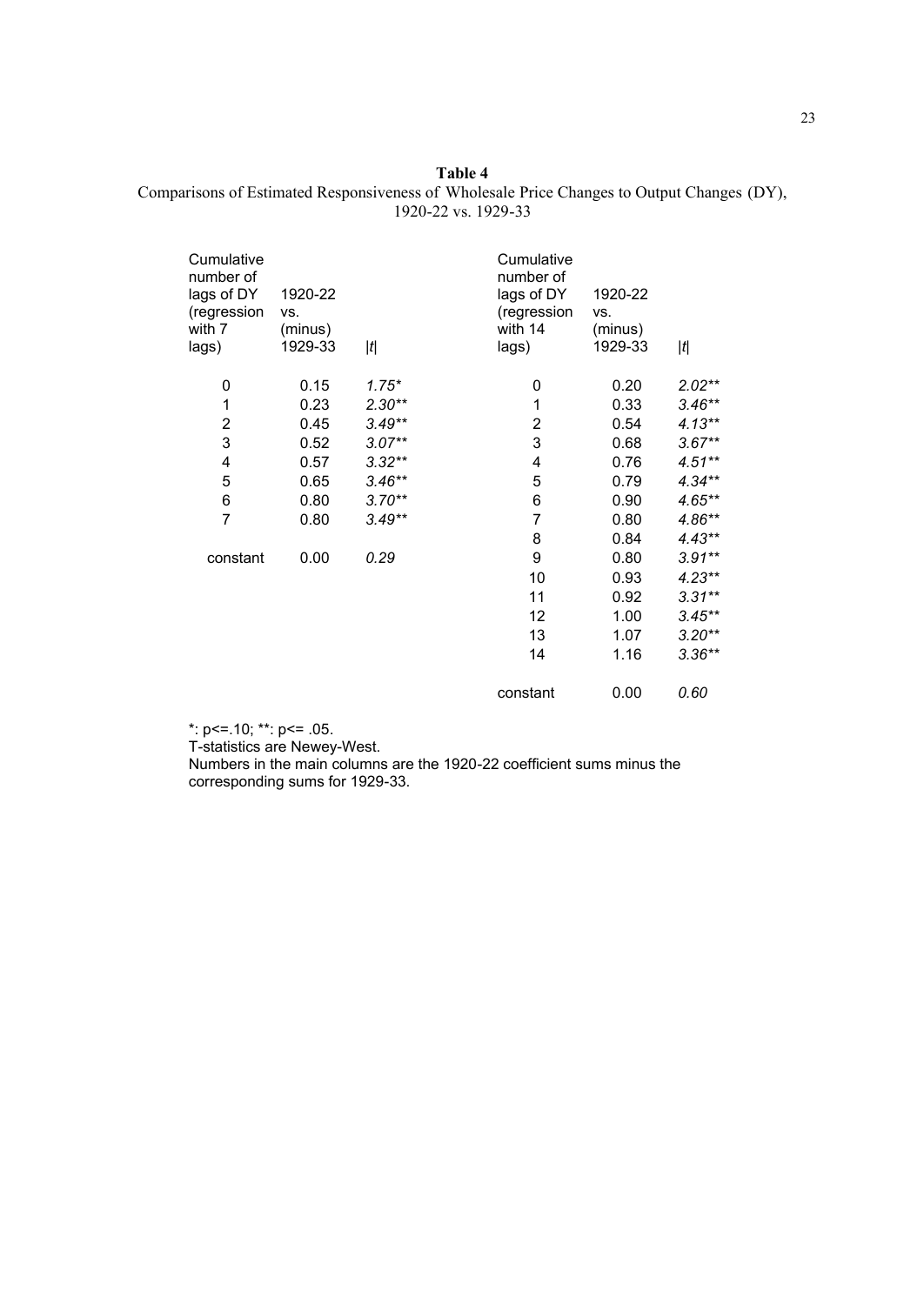#### **REFERENCES**

Abraham, Katharine G., & John C. Haltiwan ger. "Real Wages Over the Business Cycle." *Journal of Economic Literature* 33(3): 1215-64 (1995).

Allen, Steven G. "Changes in the Cyclical Sensitivity of Wages in the United States, 1891 -1987," *American Economic Review* 82: 122-40 (1992).

Beney, M. Ada. *Wages, Hours, and Employment in the United States, 1914 -1936*. New York: National Industrial Conference Board, 1936.

Bewley, Truman F. *Why Wages Don't Fall During a Recession*. Cambridge, MA: Harvard University Press, 1999.

Board of Governors of the Federal Reserve System. *Federal Reserve Bulletin*, various issues, notably August 1940.

Board of Governors of the Federal Reserve System. *Industrial Production in 1959*, Revised Edition (July 1960).

Bodkin, Ronald G. *The Wage-Price-Productivity Nexus*. Philadelphia: University of Pennsylvania Press, 1966.

Bordo, Michael D., Christopher J. Erceg, & Charles L. Evans. "Money, Sticky Wages, and the Great Depression." National Bureau of Economic Research (NBER) Working Paper 6071 (June 1997).

Bordo, Michael D., Christopher J. Erceg, & Charles L. Evans. "Money, Sticky Wages, and the Great Depression." *American Economic Review* 90(5): 1447-63 (December 2000).

Creamer, Daniel, "Behavior of Wage Rates During Business Cycles." NBER Occasional Paper No. 34 (1950).

Dighe, Ranjit S. "Wage Rigidity in the Great Depression: Truth? Consequences?" *Research in Economic History* 17: 85-134 (1997).

Dunlop, John T. "The Movement of Real and Money Wage Rates." *Economic Journal* 48: 413-34 (1938).

--. "Labor Markets and Wage Determination: Then and Now." In Kaufman, Bruce E., ed. *How Labor Markets Work*. Lexington, MA: D.C. Heath and Company, 1988.

Elliot, Graham, Thomas Rothenberg, & James H. Stock. "Efficient Tests for an Autoregressive Unit Root." *Econometrica* 64: 813-36 (1996).

Gordon, Robert J. "A Century of Evidence on Wage and Price Stickiness in the United States, the United Kingdom, and Japan." In Tobin, James, ed. *Macroeconomics, Prices, and Quantities: Essays in Honor of Arthur M. Okun*. Washington, DC: The Brookings Institution, 1983.

Hanes, Christopher. "The Development of Nominal Wage Rigidity in the Late 19<sup>th</sup> Century." *American Economic Review* 83: 732-56 (1993).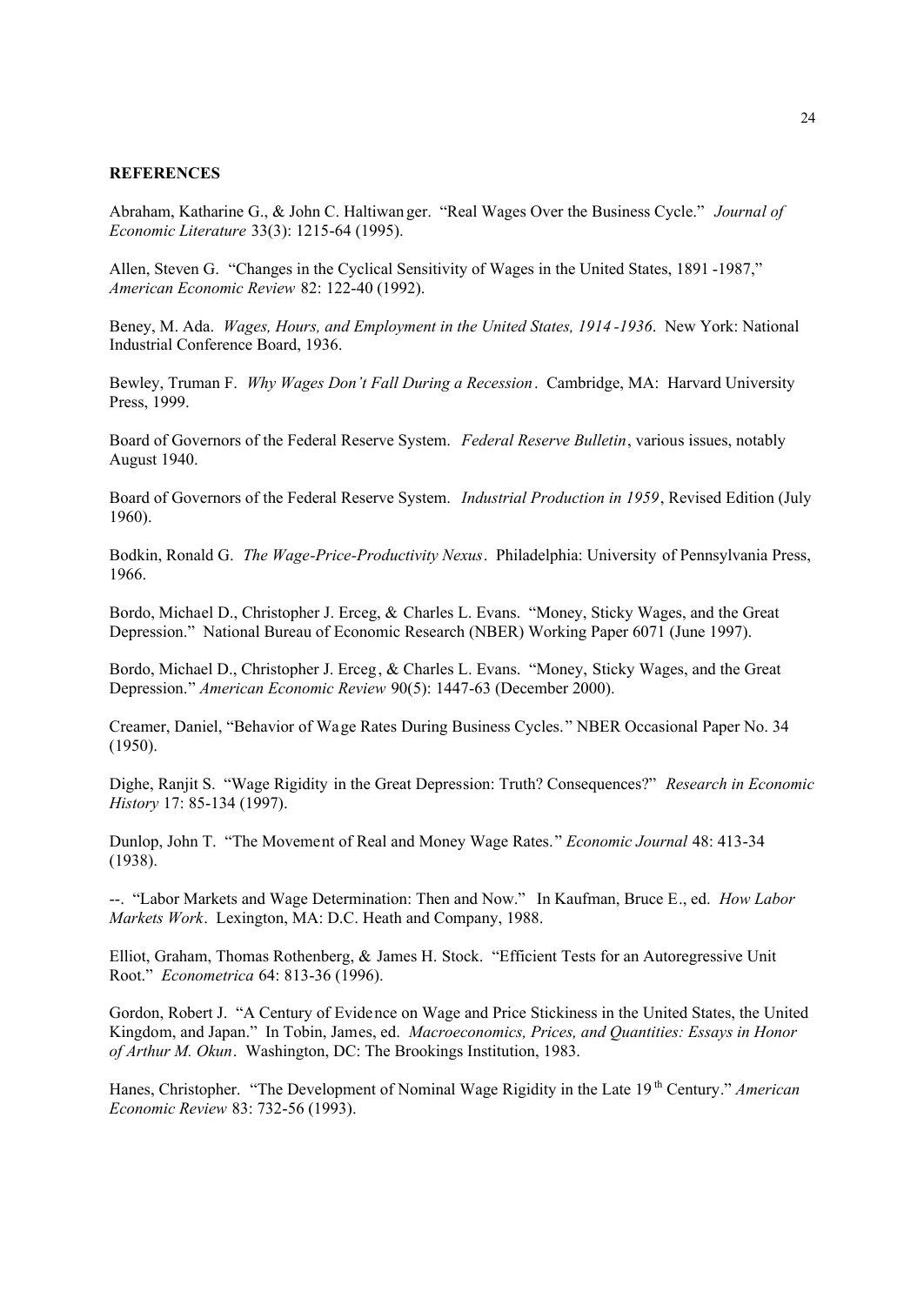--. "Changes in the Cyclical Behavior of Real Wage Rates, 1870 -1990." *Journal of Economic History* 56: 837-61 (1996).

James, John A. "The Early History of Nominal Wage Rigidity in American Industrial Labor Markets." *Rivista di Storia Economica* 14(3): 243-73 (December 1998).

Keynes, John Maynard. *The General Theory of Employment, Interest, and Money*. New York: Harvest/Harcourt Brace Jovanovich, 1964 (1936).

-- . "Relative Movements of Real Wages and Output," *Economic Journal* 49: 34-51 (1939).

Klamer, Arjo. *Conversations with Economists*. Totowa, NJ: Rowman and Littlefield, 1988 (1983).

Laidler, David. "Wage and Price Stickiness in Mac roeconomics -- An Historical Perspective," The Thirteenth Henry Thornton Lecture (manuscript), University of Western Ontario, Department of Banking and Finance (1991).

Mitchell, Daniel J.B. "Wage Flexibility: Then and Now." *Industrial Relations* 24(2): 266-79 (Spring 1985).

Moore, Basil. "Why Wage and Price Flexibility is Destabilizing: A Critique of Walras." Manuscript, PKT Virtual Seminar. Internet: http://csf.colorado.edu/pkt/seminars/oct96sem.html (1996).

National Industrial Conference Board (NICB), "Wages, Hours, and Employment in the United States, 1934-1939" (by Robert A. Sayre), *Conference Board Economic Record*, March 28, 1940.

Newey, Whitney K., & Kenneth D. West. "A Simple, Positive Semi-Definite, Heteroskedasticity and Autocorrelation Consistent Covariance Matrix." *Econometrica* 55: 703-708 (1987).

O'Brien, Anthony Patrick. "The Cyclical Sensitivity of Wages," *American Economic Review* 75: 1124- 32 (1985).

--. "A Behavioral Explanation for Nominal Wage Rigidity Du ring the Great Depression," *Quarterly Journal of Economics* 104: 719-35 (1989).

Phillips, A.W. "The Relationship Between Unemployment and the Rate of Change of Money Wage Rates in the United Kingdom, 1861-1957." *Economica* 25(100): 283-99 (November 1958).

Sachs, Jeffrey. "The Changing Cyclical Variability of Wages and Prices: 1890-1976." *American Economic Review* 70(1): 78-90 (March 1980).

Samuelson, Paul A., & Robert M. Solow. "Analytical Aspects of Anti-Inflation Policy." *American Economic Review* 50(2): 177-94 (1960).

Silver, Stephen, & Scott Sumner. "Nominal and Real Wage Cyclica lity during the Interwar Period," *Southern Economic Journal* 61(3): 588-601 (January 1995).

Tarshis, Lorie. "Changes in Real and Money Wages," *Economic Journal* 49: 150-54 (1939).

Temin, Peter, & Barrie A. Wigmore. "The End of One Big Deflation," *Explorations in Economic History* 27: 483-502 (1990).